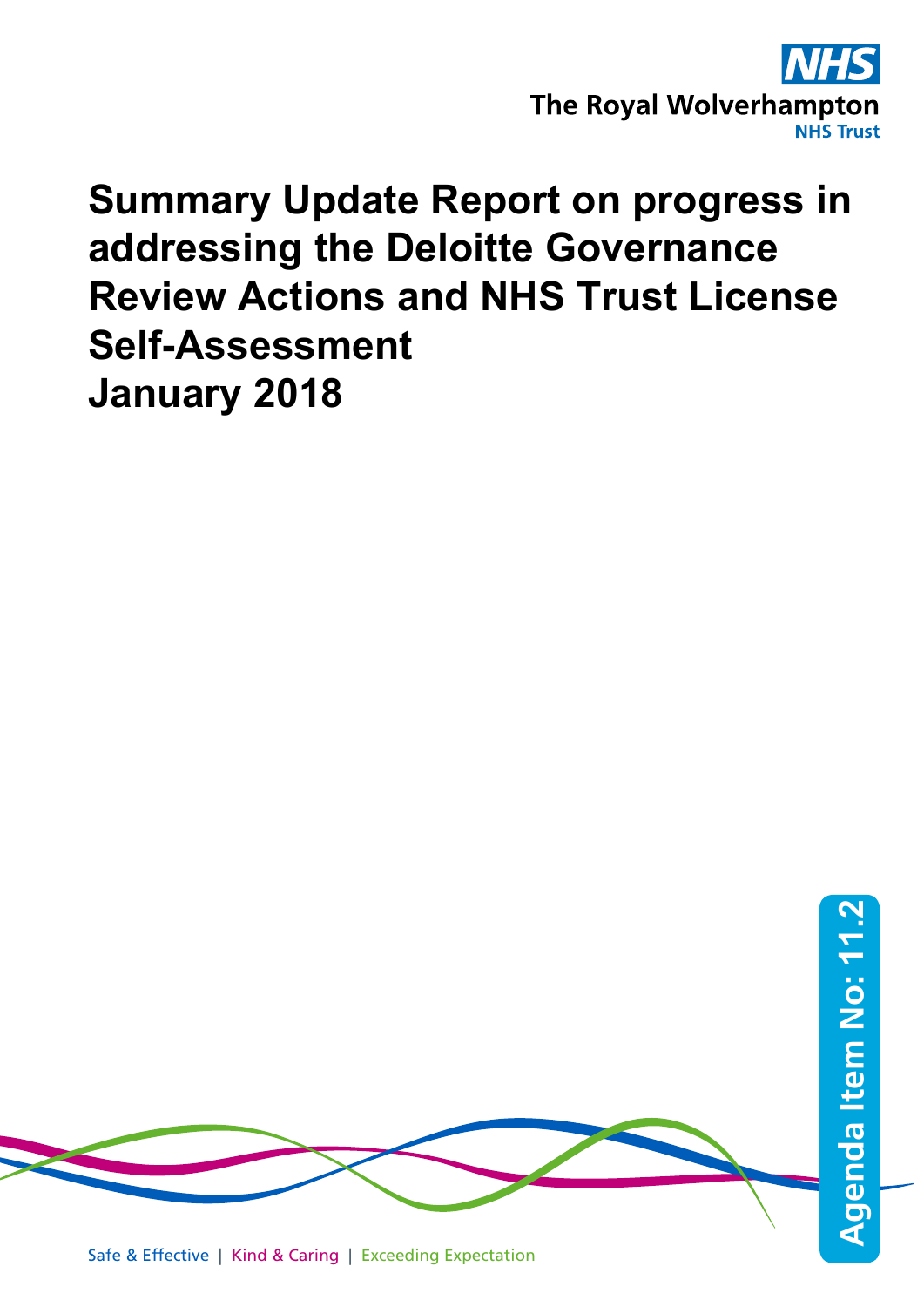**NHS** The Royal Wolverhampton

|                                                                | <b>Trust Board Report</b>                                                                                                                                                                                                                                                                                                                                                                                                                                                                                                                                                                                                                                                                                                                                                                                                                                                                                                                                                                                                                                                                                                                                                                |
|----------------------------------------------------------------|------------------------------------------------------------------------------------------------------------------------------------------------------------------------------------------------------------------------------------------------------------------------------------------------------------------------------------------------------------------------------------------------------------------------------------------------------------------------------------------------------------------------------------------------------------------------------------------------------------------------------------------------------------------------------------------------------------------------------------------------------------------------------------------------------------------------------------------------------------------------------------------------------------------------------------------------------------------------------------------------------------------------------------------------------------------------------------------------------------------------------------------------------------------------------------------|
| <b>Meeting Date:</b>                                           | 29 January 2018                                                                                                                                                                                                                                                                                                                                                                                                                                                                                                                                                                                                                                                                                                                                                                                                                                                                                                                                                                                                                                                                                                                                                                          |
| Title:                                                         | Summary Update Report on progress in addressing the Deloitte Governance<br>Review Actions and NHS Trust License Self-Assessment                                                                                                                                                                                                                                                                                                                                                                                                                                                                                                                                                                                                                                                                                                                                                                                                                                                                                                                                                                                                                                                          |
| <b>Executive</b><br><b>Summary:</b>                            | The paper provides updates on:<br>The Deloitte Governance Review Action Plan.<br>The Trust License Self-assessment.<br>They are being dealt with together as aspects of the self-assessment relate<br>to areas of completion in the Action Plan. All the updates are since the last<br>report to the Trust Board.<br>In the Deloitte Action Plan, new updates are highlighted in <b>yellow</b> and the<br>most recent updates in green. The areas highlighted in light Blue are<br>currently under consideration having been clarified.<br>In the License Self-assessment, new updates are highlighted in yellow.<br>Deloitte Action Plan - Overall all items are either complete, have a<br>$\bullet$<br>completion date or have a defined pathway to completion.<br>License Self-assessment - This will be updated for the next declaration<br>point following the completion of the remaining items in the Action Plan.<br>It is recommended that confirmation of completion and sign-off of the Deloitte<br>Action Plan is delegated to the Trust Quality Governance Assurance<br>Committee of the Board prior to the License Self-assessment Submission<br>placed before the Board. |
| <b>Action</b><br><b>Requested:</b>                             | <b>Receive and note</b><br>Approve the recommended delegation                                                                                                                                                                                                                                                                                                                                                                                                                                                                                                                                                                                                                                                                                                                                                                                                                                                                                                                                                                                                                                                                                                                            |
| For the attention<br>of the Board                              |                                                                                                                                                                                                                                                                                                                                                                                                                                                                                                                                                                                                                                                                                                                                                                                                                                                                                                                                                                                                                                                                                                                                                                                          |
| <b>Assure</b>                                                  | The agreed Action Plan from the Deloitte Governance Review is updated<br>$\bullet$<br>and scheduled for completion to support the update and next submission<br>of the License Self-assessment.                                                                                                                                                                                                                                                                                                                                                                                                                                                                                                                                                                                                                                                                                                                                                                                                                                                                                                                                                                                          |
| <b>Advise</b>                                                  | There are three remaining Actions where the final completion of the<br>Action depends on a determination of approach by Directors.                                                                                                                                                                                                                                                                                                                                                                                                                                                                                                                                                                                                                                                                                                                                                                                                                                                                                                                                                                                                                                                       |
| <b>Alert</b>                                                   | There are no items giving cause for concern and/or non-completion at<br>this time.                                                                                                                                                                                                                                                                                                                                                                                                                                                                                                                                                                                                                                                                                                                                                                                                                                                                                                                                                                                                                                                                                                       |
| <b>Author + Contact</b><br><b>Details:</b>                     | Email @nhs.net<br>Tel 01902 69                                                                                                                                                                                                                                                                                                                                                                                                                                                                                                                                                                                                                                                                                                                                                                                                                                                                                                                                                                                                                                                                                                                                                           |
| <b>Links to Trust</b><br><b>Strategic</b><br><b>Objectives</b> | 1. Create a culture of compassion, safety and quality<br>2. Proactively seek opportunities to develop our services<br>4. Attract, retain and develop our staff, and improve employee engagement<br>5. Maintain financial health - Appropriate investment to patient services<br>6. Be in the top 25% of all key performance indicators                                                                                                                                                                                                                                                                                                                                                                                                                                                                                                                                                                                                                                                                                                                                                                                                                                                   |
| <b>Resource</b><br>Implications:                               | See Specific Actions for any financial implications.                                                                                                                                                                                                                                                                                                                                                                                                                                                                                                                                                                                                                                                                                                                                                                                                                                                                                                                                                                                                                                                                                                                                     |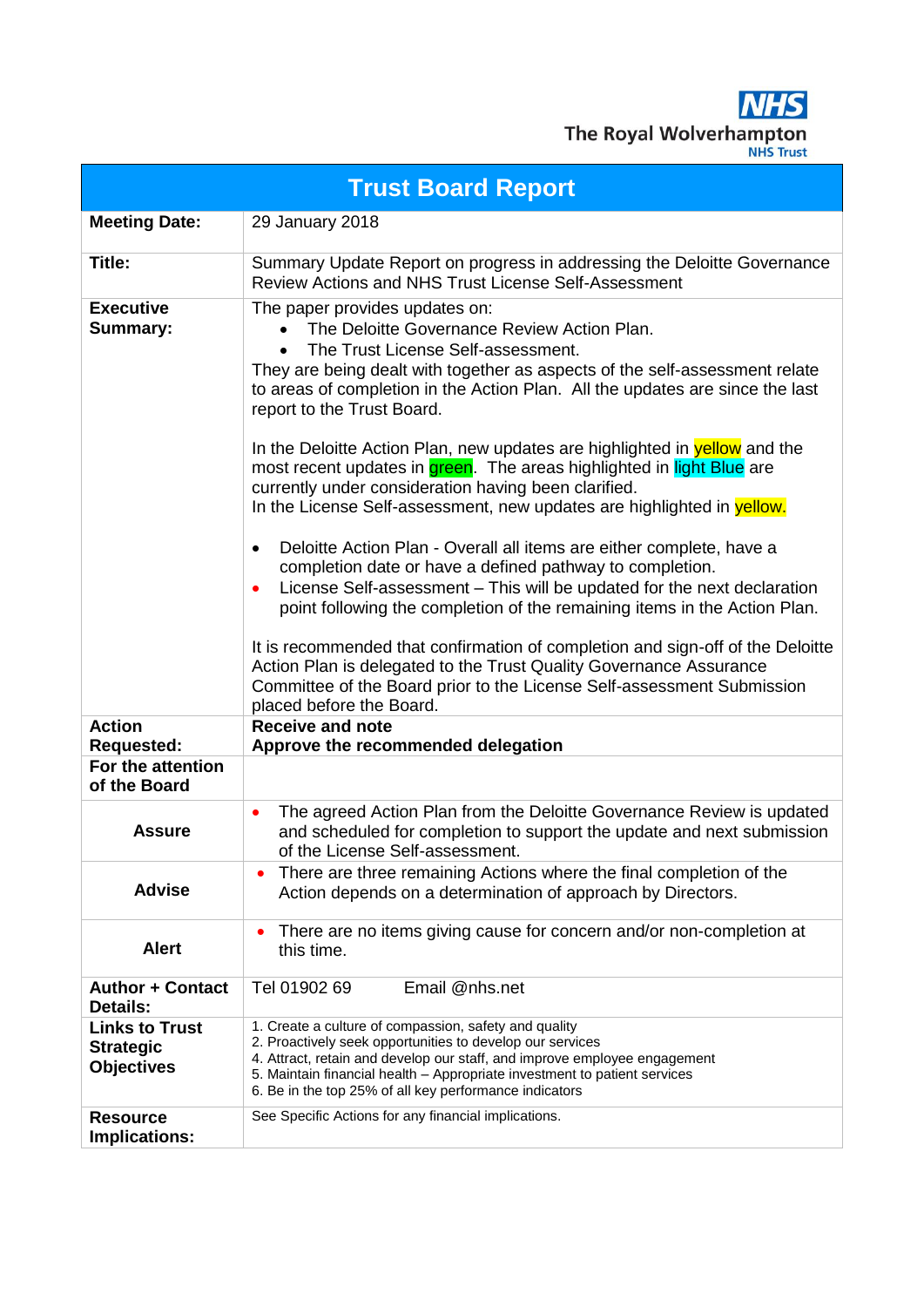| <b>CQC Domains</b>                             | <b>Well-led:</b> the leadership, management and governance of the organisation make sure it's<br>providing high-quality care that's based around individual needs, that it encourages learning<br>and innovation, and that it promotes an open and fair culture.                                                                                            |
|------------------------------------------------|-------------------------------------------------------------------------------------------------------------------------------------------------------------------------------------------------------------------------------------------------------------------------------------------------------------------------------------------------------------|
| <b>Equality and</b><br><b>Diversity Impact</b> | None identified.                                                                                                                                                                                                                                                                                                                                            |
| <b>Risks: BAF/TRR</b>                          | BAF and Risk Register References are within the elements of the report.                                                                                                                                                                                                                                                                                     |
| <b>Risk: Appetite</b>                          | None identified at this time.                                                                                                                                                                                                                                                                                                                               |
| <b>Public or Private:</b>                      | <b>Public</b>                                                                                                                                                                                                                                                                                                                                               |
| <b>Other formal</b><br>bodies involved:        | QGAC                                                                                                                                                                                                                                                                                                                                                        |
| <b>References</b>                              | Revised NHSI/CQC Well-led Framework July 2017                                                                                                                                                                                                                                                                                                               |
| <b>NHS</b><br><b>Constitution:</b>             | In determining this matter, the Board should have regard to the Core<br>principles contained in the Constitution of:<br>Equality of treatment and access to services<br>High standards of excellence and professionalism<br>Service user preferences<br>Cross community working<br><b>Best Value</b><br>Accountability through local influence and scrutiny |

|                | <b>Report Details</b>                                                                                                                                                                                                         |           |                                                                                                                                                                                                                                                    |  |  |  |  |  |
|----------------|-------------------------------------------------------------------------------------------------------------------------------------------------------------------------------------------------------------------------------|-----------|----------------------------------------------------------------------------------------------------------------------------------------------------------------------------------------------------------------------------------------------------|--|--|--|--|--|
|                | The Action Plan to address the recommendations in the Deloitte Review of Governance<br>has been updated and all Actions are scheduled to be completed prior to the next<br>submission of the License Self-assessment in 2018. |           |                                                                                                                                                                                                                                                    |  |  |  |  |  |
| $\overline{2}$ | The only areas still requiring determination by Directors relate to:                                                                                                                                                          |           |                                                                                                                                                                                                                                                    |  |  |  |  |  |
| R9.2           | Business case/development pro-forma<br>to include a section to capture views of                                                                                                                                               |           | CEO participation in National discussions re NHS Strategic<br>direction.                                                                                                                                                                           |  |  |  |  |  |
|                | stakeholders (where appropriate) and<br>the extent of their involvement/impact                                                                                                                                                | $\bullet$ | Pro-forma to be revised to include section to explicitly capture<br>views of stakeholders from April 2018.                                                                                                                                         |  |  |  |  |  |
| R11.2          | Refine the mechanism to assess<br>compliance with policy as part of<br>Accountability meetings                                                                                                                                | $\bullet$ | Scoping exercise to be completed by the end of June 2017 to<br>decide the feasibility and resource requirements of this<br>initiative.                                                                                                             |  |  |  |  |  |
|                |                                                                                                                                                                                                                               |           | Options appraisal to be considered as per Action R11.3 below.                                                                                                                                                                                      |  |  |  |  |  |
| R11.3          | Data Kite marking to be considered by<br>the Trust                                                                                                                                                                            | $\bullet$ | Data Kite Mark criteria used by other NHS Trust's being<br>reviewed.                                                                                                                                                                               |  |  |  |  |  |
|                |                                                                                                                                                                                                                               | $\bullet$ | Directors/Board decision regarding whether to use a Kite<br>Mark methodology, better report existing challenge and<br>confirm in existing systems in reports or to decline to use this<br>approach in February 2018 and operating from April 2018. |  |  |  |  |  |
| 3              |                                                                                                                                                                                                                               |           | There has been progress in all areas. All remaining actions to be completed have                                                                                                                                                                   |  |  |  |  |  |
|                |                                                                                                                                                                                                                               |           | timescales for completion including those areas to be determined (see 2 above)                                                                                                                                                                     |  |  |  |  |  |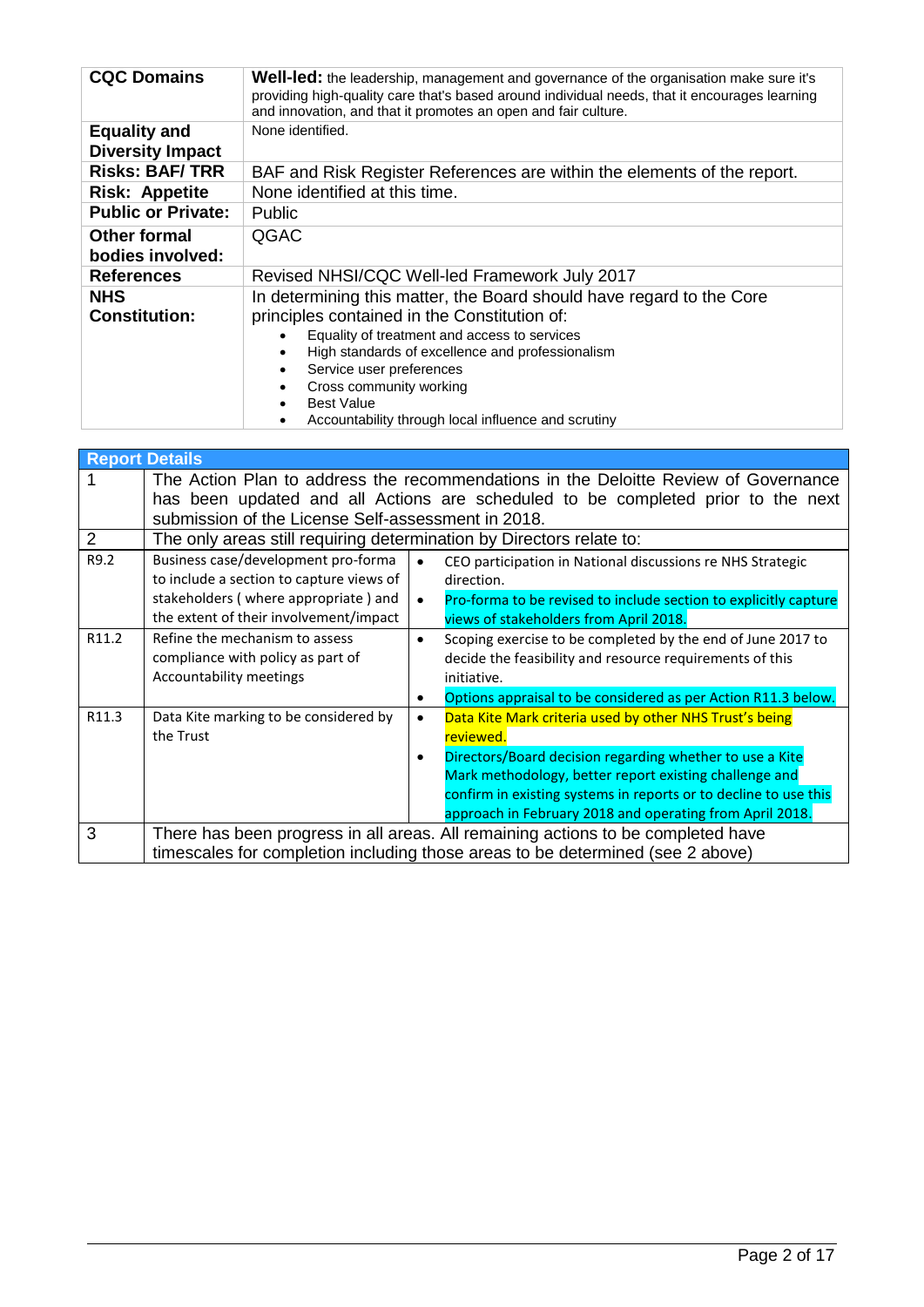## **Independent Review of Governance and Leadership – Trust Board update to report recommendations January 2018 v1.5 10.01.18**

|                    | Recommendation                                                                                                                                                                                                            | <b>Trust Board response</b> |                                                                                                                                                                                                                                                                                                                                                                                                                                                                                                                                                                                                                                                                                                                                                                                                                                                                                                                                                                                                                                                                                                                 |                                                                                                                                                   |                                                                                                                                                                                                                                                                                                                                                                             |                                                                      |  |  |  |  |  |
|--------------------|---------------------------------------------------------------------------------------------------------------------------------------------------------------------------------------------------------------------------|-----------------------------|-----------------------------------------------------------------------------------------------------------------------------------------------------------------------------------------------------------------------------------------------------------------------------------------------------------------------------------------------------------------------------------------------------------------------------------------------------------------------------------------------------------------------------------------------------------------------------------------------------------------------------------------------------------------------------------------------------------------------------------------------------------------------------------------------------------------------------------------------------------------------------------------------------------------------------------------------------------------------------------------------------------------------------------------------------------------------------------------------------------------|---------------------------------------------------------------------------------------------------------------------------------------------------|-----------------------------------------------------------------------------------------------------------------------------------------------------------------------------------------------------------------------------------------------------------------------------------------------------------------------------------------------------------------------------|----------------------------------------------------------------------|--|--|--|--|--|
| R1                 | The CEO should further<br>reflect on his personal<br>style and in particular the<br>potential impact his<br>strength of character and<br>impulsive and honest style<br>may have on internal and<br>external stakeholders. | the CEO.                    | The Chief Executive, executive team and Board as a whole have spent time over the last couple of years exploring personal communication styles and<br>how they impact on the functioning of the Board and support the Trust in delivering safe and effective services for patients. This work has supported<br>different approaches to delivering the Trust strategy including how the Board explores and agrees on opportunities and approaches. The Chief<br>Executive has reflected on his personal style, and as with all Board members participates in a broad approach for annual appraisal which includes 360<br>questionnaire.<br>Both the CEO and chair have personal annual appraisal objectives, fully aligned with current NHSI strategy for Trusts, which are then circulated for<br>review and consultation with NEDs before final implementation in a transparent way. The chair sustains a proactive schedule of periodic consultation<br>meetings with key internal and external stakeholders to receive soundings and perceptions of the Trust, its strategy and key relationships, including |                                                                                                                                                   |                                                                                                                                                                                                                                                                                                                                                                             |                                                                      |  |  |  |  |  |
| <b>Key Actions</b> |                                                                                                                                                                                                                           |                             | <b>Action Lead</b>                                                                                                                                                                                                                                                                                                                                                                                                                                                                                                                                                                                                                                                                                                                                                                                                                                                                                                                                                                                                                                                                                              | <b>Progress</b>                                                                                                                                   | Evidence                                                                                                                                                                                                                                                                                                                                                                    | <b>Timescale</b>                                                     |  |  |  |  |  |
|                    | R1.1<br>The Trust continues to deliver against its<br>objectives, makes good progress in<br>delivering its strategic intentions and is<br>seen as a strong partner within the<br>wider health and social care economy     |                             | Chairman,<br>CEO                                                                                                                                                                                                                                                                                                                                                                                                                                                                                                                                                                                                                                                                                                                                                                                                                                                                                                                                                                                                                                                                                                | Continual Professional Development of<br>$\bullet$<br>board members through appraisal and<br>regular board development sessions and<br>away days. | 1. CEO Appraisal Documentation July 2017<br>2. Directors Appraisal Documentation (check<br>dates?)<br>3. Non-executive Directors Appraisal<br>Documentation (JV to confirm)<br>4. Rolling Board Development Programme                                                                                                                                                       | June 2018<br><b>Check dates</b><br>JV to confirm<br>Rolling          |  |  |  |  |  |
|                    |                                                                                                                                                                                                                           |                             | <b>CEO</b>                                                                                                                                                                                                                                                                                                                                                                                                                                                                                                                                                                                                                                                                                                                                                                                                                                                                                                                                                                                                                                                                                                      | CEO leading part of Black Country STP                                                                                                             | 1. Pathology Business Case and Project.<br>2. Oncology patient service from Sandwell.<br>3. Walsall Stroke Service transfer.<br>4. Vertical Integrated General Practices.<br>5. Developing Black Country Accountable Care<br>System.                                                                                                                                        |                                                                      |  |  |  |  |  |
|                    |                                                                                                                                                                                                                           | <b>Chairman</b>             |                                                                                                                                                                                                                                                                                                                                                                                                                                                                                                                                                                                                                                                                                                                                                                                                                                                                                                                                                                                                                                                                                                                 | Chairman attends Health & Well-being<br>$\bullet$<br>Committee with partner agencies.                                                             | 1. Presentation with CCG regarding ACS<br>Development. October 2017.<br>2. Chair and STP Accountable Officer attended.<br>September 2017.                                                                                                                                                                                                                                   | Completed<br><b>Completed</b>                                        |  |  |  |  |  |
|                    |                                                                                                                                                                                                                           |                             | Chairman                                                                                                                                                                                                                                                                                                                                                                                                                                                                                                                                                                                                                                                                                                                                                                                                                                                                                                                                                                                                                                                                                                        | <b>Chairman attends Overview &amp; Scrutiny</b><br>$\bullet$<br>Committee with partner agencies.                                                  | 1. Chair and deputy Director of Nursing<br>presentation 6 months Update on Trust Quality<br>Account. November 2017.<br>2. Chair and Medical Director presentation on<br>Mortality Measures. January 2018.<br>3. Chair met with new Director for Public Health.<br>October 2017.<br>4. Chair and DoPH 'State of the City's Health' to<br>City Inclusion Board. January 2018. | <b>Completed</b><br>January 2018<br><b>Completed</b><br>January 2018 |  |  |  |  |  |

*(continued)*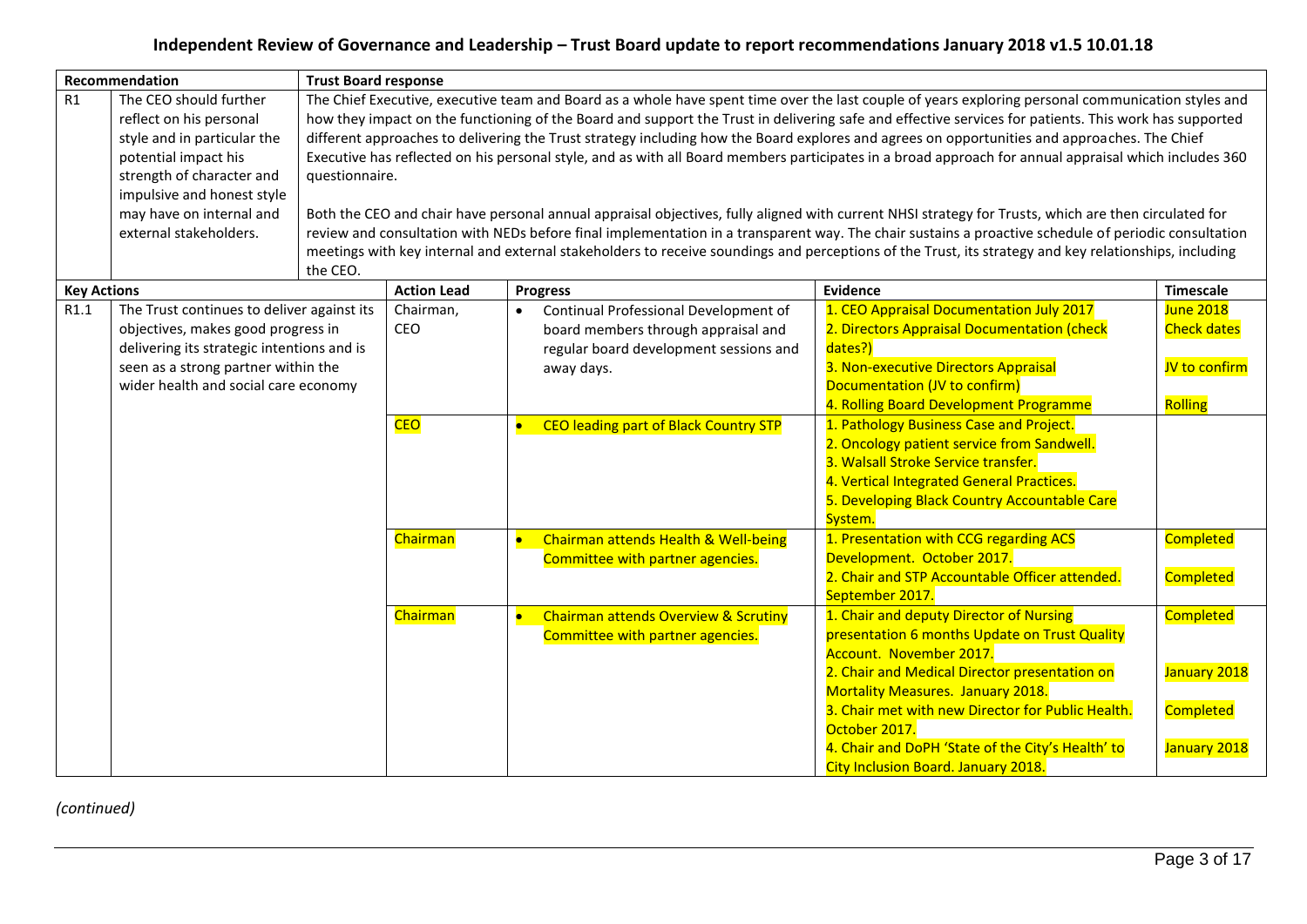| R <sub>1.2</sub> | Evaluation of Board effectiveness to be | Chairman, | Revised NED Portfolio                    | 1. New NED responsibilities confirmed. August  | <b>Completed</b> |
|------------------|-----------------------------------------|-----------|------------------------------------------|------------------------------------------------|------------------|
|                  | implemented in Q3 2017/18               | Company   | Initial Evaluation Survey to commence in | 2017.                                          |                  |
|                  |                                         | Secretary | January 2018 using Well-led Framework    | 2. New Workforce & Organisational Development  | <b>Completed</b> |
|                  |                                         |           |                                          | committee established. October 2017.           |                  |
|                  |                                         |           |                                          | 3. Updated Board Development Programme.        | <b>Completed</b> |
|                  |                                         |           |                                          | October 2017.                                  |                  |
|                  |                                         |           |                                          | 4. Review and revision of Trust Board Timings. | <b>Completed</b> |
|                  |                                         |           |                                          | November 2017.                                 |                  |
|                  |                                         |           |                                          | 5. Implementation of Boardpad Software.        | Completed        |
|                  |                                         |           |                                          | September 2017.                                |                  |
|                  |                                         |           |                                          | 6. Revised Trust Board Reporting Template.     | Completed        |
|                  |                                         |           |                                          | January 2018.                                  |                  |

|                                                                                                                                                                                                                                                                                         | Recommendation                                                                                   |                         | <b>Trust Board response</b>                                                                                                                                                                                                                                 |                                                                                                                                             |                  |  |  |
|-----------------------------------------------------------------------------------------------------------------------------------------------------------------------------------------------------------------------------------------------------------------------------------------|--------------------------------------------------------------------------------------------------|-------------------------|-------------------------------------------------------------------------------------------------------------------------------------------------------------------------------------------------------------------------------------------------------------|---------------------------------------------------------------------------------------------------------------------------------------------|------------------|--|--|
| R <sub>2</sub><br>The Trust should consider a more formal approach to the<br>Medical Director's role in relation to the performance<br>management of senior clinicians and ensure regular medical<br>representation in performance review meetings and Board<br>and Committee meetings. |                                                                                                  |                         | The Medical Director meets regularly with the senior clinicians; the current arrangement is through short notice<br>appointments which recognise their clinical commitments. These arrangements will move to a more formal planned<br>schedule of meetings. |                                                                                                                                             |                  |  |  |
| <b>Key Actions</b>                                                                                                                                                                                                                                                                      |                                                                                                  | <b>Action Lead</b>      | <b>Progress</b>                                                                                                                                                                                                                                             | <b>Evidence</b>                                                                                                                             | <b>Timescale</b> |  |  |
| R <sub>2.1</sub>                                                                                                                                                                                                                                                                        | Schedule of 1:1meetings with<br><b>DMDs</b>                                                      | <b>Medical Director</b> | Diarised.                                                                                                                                                                                                                                                   | 1. Medical Directors Office confirms that 1:1<br>meetings have been arranged and are taking place<br>with the Divisional Medical Directors. | <b>Completed</b> |  |  |
| R2.2                                                                                                                                                                                                                                                                                    | Diary attendance for MD at least<br>1 Divisional Accountability<br>meeting per division per year | <b>Medical Director</b> | DAA (now DPR) structure and approach<br>reviewed and accepted then dates will be<br>circulated for all ED diaries.                                                                                                                                          | 1. Medical Directors Office confirms that Dr Odum<br>has attended the Divisional Accountability<br>meetings this year.                      | <b>Completed</b> |  |  |
| R2.3                                                                                                                                                                                                                                                                                    | Minutes of sub<br>committees/meetings evidence<br>MD or deputy attendance                        | <b>Medical Director</b> | Review of attendance from Diary and<br>Minutes since Deputy in place from Sept<br>2017.                                                                                                                                                                     | 1. Medical Directors Office confirms that where Dr<br>Odum has requested, his deputy has attended<br>Committees in his absence.             | Completed        |  |  |

|                    | Recommendation                                                      |                                                       |  | <b>Trust Board response</b>                                                                                                        |                                                                                                                                                                  |                                                                                                                                 |                  |  |
|--------------------|---------------------------------------------------------------------|-------------------------------------------------------|--|------------------------------------------------------------------------------------------------------------------------------------|------------------------------------------------------------------------------------------------------------------------------------------------------------------|---------------------------------------------------------------------------------------------------------------------------------|------------------|--|
| R <sub>3</sub>     | The Trust should consider the appointment of                        |                                                       |  | The Medical Director Intends to appoint 2 Deputy Medical Directors with corporate portfolios who will also support him in ensuring |                                                                                                                                                                  |                                                                                                                                 |                  |  |
|                    | a Deputy Medical Director.                                          |                                                       |  |                                                                                                                                    | senior medical presence at all key meetings/committees.                                                                                                          |                                                                                                                                 |                  |  |
| <b>Key Actions</b> |                                                                     | <b>Action Lead</b>                                    |  | <b>Progress</b>                                                                                                                    |                                                                                                                                                                  | Evidence                                                                                                                        | <b>Timescale</b> |  |
| R3.1               | 2 Deputy Medical Directors with<br>corporate portfolios are in post | MD or deputy<br>attendance<br><b>Medical Director</b> |  |                                                                                                                                    | <b>Action revised to a single Deputy Medical</b><br>Director (appointed Sept 2017)<br>Job description agreed and recruited to<br>single Deputy Medical Director. | 1. Deputy Medical Director in post.                                                                                             | <b>Completed</b> |  |
| R3.2               | Minutes of sub<br>committees/meetings evidence                      | MD or deputy<br>attendance<br><b>Medical Director</b> |  | 2017                                                                                                                               | Review of attendance from Diary and<br>Minutes since Deputy in place from Sept                                                                                   | 1. Medical Directors Office confirms that where Dr<br>Odum has requested, his deputy has attended<br>Committees in his absence. | <b>Completed</b> |  |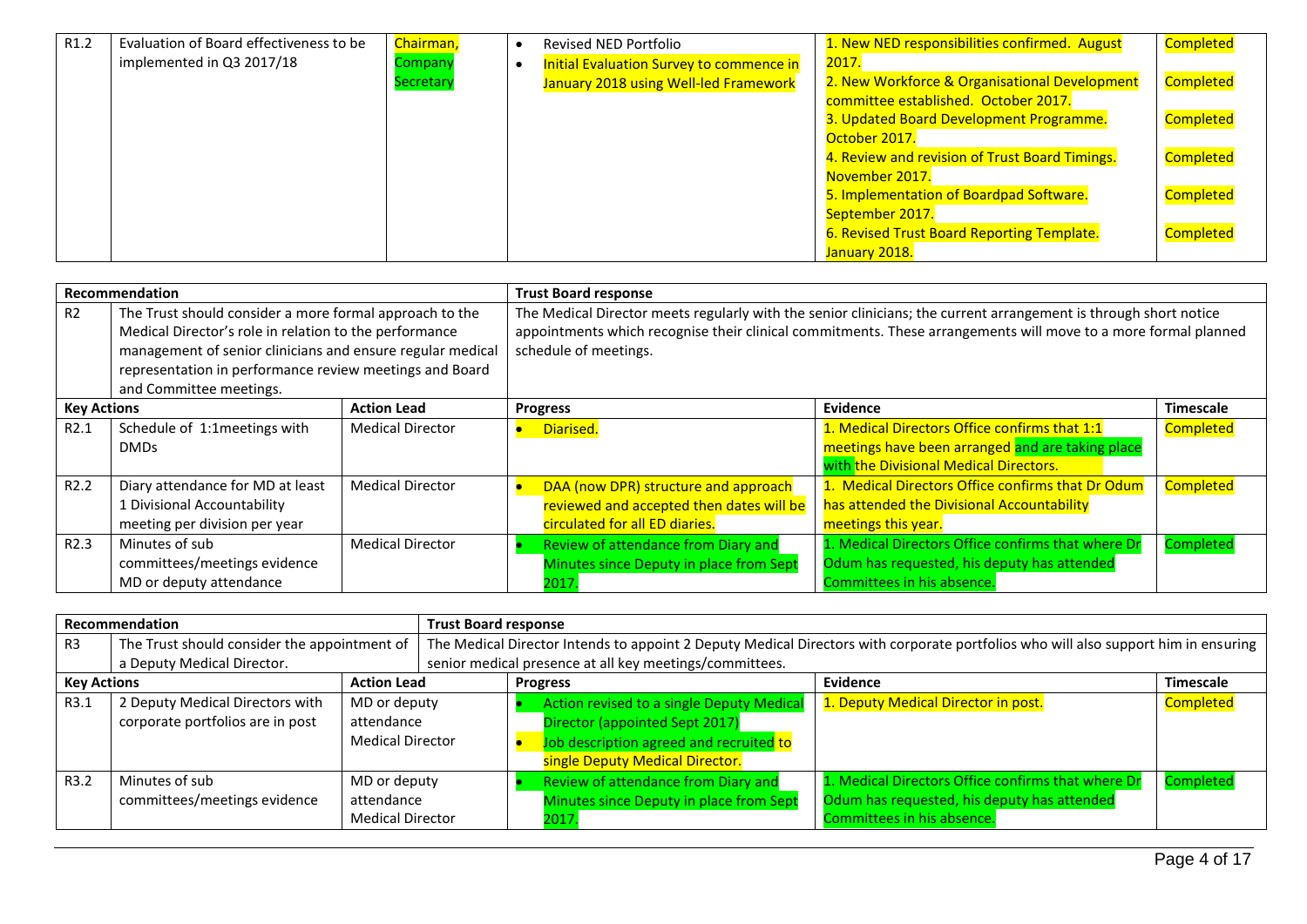|                    | Recommendation                                                                                                                                                               |                                       | <b>Trust Board response</b>                                                                                                                                                                                                                                                                                                                                                             |           |                                                                                                                                                                                                                                                              |                                                                                                                                                                                                                       |                      |  |
|--------------------|------------------------------------------------------------------------------------------------------------------------------------------------------------------------------|---------------------------------------|-----------------------------------------------------------------------------------------------------------------------------------------------------------------------------------------------------------------------------------------------------------------------------------------------------------------------------------------------------------------------------------------|-----------|--------------------------------------------------------------------------------------------------------------------------------------------------------------------------------------------------------------------------------------------------------------|-----------------------------------------------------------------------------------------------------------------------------------------------------------------------------------------------------------------------|----------------------|--|
| R <sub>4</sub>     | The Board should reflect on the respective<br>roles of EDs and NEDs and consider whether<br>the current balance between support and<br>challenge is optimal.                 |                                       | The Chair and Chief Executive intend to visit 2-3 Trusts who are deemed to have achieved the optimal level of challenge and<br>support to understand how this looks and operates in practice. The learning will be incorporated within the current Board<br>Development programme. Progress in this area will be reflected in the Trust's Annual Governance Statement and Annual Report |           |                                                                                                                                                                                                                                                              |                                                                                                                                                                                                                       |                      |  |
| <b>Key Actions</b> |                                                                                                                                                                              | <b>Action Lead</b>                    |                                                                                                                                                                                                                                                                                                                                                                                         |           | <b>Progress</b>                                                                                                                                                                                                                                              | Evidence                                                                                                                                                                                                              | <b>Timescale</b>     |  |
| R4.1               | <b>Facilitated Board Development</b><br>session to explore "next level"<br>questioning/challenge to ensure<br>it is relevant and adds value to<br>debate and decision making | Chairman                              |                                                                                                                                                                                                                                                                                                                                                                                         |           | <b>Board Development Session Sept 16</b><br>(facilitated workshop) and Board<br><b>Development Session March 17.</b>                                                                                                                                         | 1. BDS and TB Away-days continued - Sept 16,<br>March 17, Sept 17 externally facilitated.<br>2. Output of BDS and AD with Strategic<br>Development Director fed into revised Trust<br><b>Strategy. November 2017.</b> | March 2018           |  |
| R4.2               | External consultant to undertake<br>a Board observation in April 2017<br>to determine progress in this area                                                                  | Chairman                              |                                                                                                                                                                                                                                                                                                                                                                                         |           | <b>External Consultant to be sought and</b><br>engaged by Chairman to commence<br>external review. Early 2018.                                                                                                                                               |                                                                                                                                                                                                                       | <b>February 2018</b> |  |
| R4.3               | Review operation of Board in<br>light of revised Well-Led<br>Framework (July 2017)                                                                                           | Chairman,<br><b>Company Secretary</b> |                                                                                                                                                                                                                                                                                                                                                                                         | $\bullet$ | <b>Board Members engaging with</b><br>development programme 'from Requires<br>Improvement to Good' NHSI/CQC.<br>Review of WLF underway. February<br>2018.<br>See R1 Review of Board Effectiveness -<br><b>Survey of Views against Well-led</b><br>Framework. | 1. Board Members engaging with development<br>programme 'from Requires Improvement to Good'<br>NHSI/CQC. December 2017, February 2018.                                                                                | <b>February 2018</b> |  |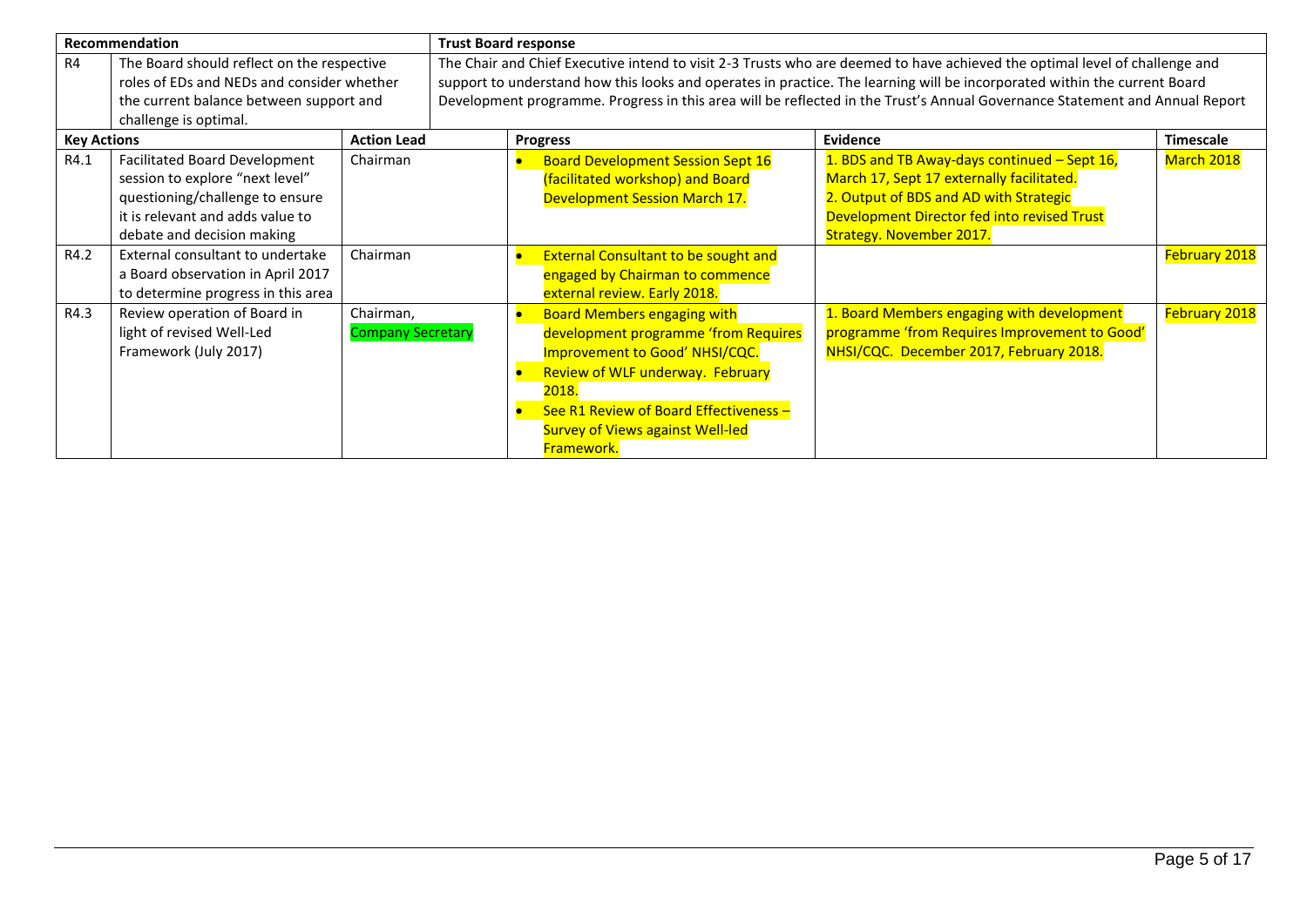|                    | Recommendation                                                                                                                                                                                                                                                                                                                                 |                    | <b>Trust Board response</b>                                                                                                                                                                                                                                                                                                                                               |                                                                                          |                  |  |
|--------------------|------------------------------------------------------------------------------------------------------------------------------------------------------------------------------------------------------------------------------------------------------------------------------------------------------------------------------------------------|--------------------|---------------------------------------------------------------------------------------------------------------------------------------------------------------------------------------------------------------------------------------------------------------------------------------------------------------------------------------------------------------------------|------------------------------------------------------------------------------------------|------------------|--|
| R <sub>5</sub>     | The Chair and NHSI should consider the need to appoint<br>two new NEDs over the next 6-9 months to help bring a<br>refreshed perspective to the Board. The skill set of new<br>appointees should reflect the challenges the Trust faces<br>over the next few years, particularly skills in partnership<br>working as it moves towards the ACO. |                    | The Chairman has formulated a proposal for discussion with NHSI for the recruitment of new non executives which is<br>aligned to the Trust's evolving plan to operate within the ACO model. It is anticipated that advertisements will be<br>placed mid-December. Progress in this area will be reflected in the Trust's Annual Governance Statement and Annual<br>Report |                                                                                          |                  |  |
| <b>Key Actions</b> |                                                                                                                                                                                                                                                                                                                                                | <b>Action Lead</b> | <b>Progress</b>                                                                                                                                                                                                                                                                                                                                                           | <b>Evidence</b>                                                                          | <b>Timescale</b> |  |
| R5.1               | Recruitment process completed<br>as close to end of January 2017 as<br>possible                                                                                                                                                                                                                                                                | Chairman           | New NED Recruited commenced 1/8/17,<br>induction completed.<br>New Associate NED Recruited re-<br>commenced 1/9/17, induction to be<br>completed by March 2018.<br>Both the above are from Clinical/Public<br><b>Health and Clinical/Commissioning</b><br>backgrounds.                                                                                                    | 1. Completed Induction package JS. October 2017.                                         | <b>Completed</b> |  |
| R5.2               | Induction of new appointees<br>during February/ March                                                                                                                                                                                                                                                                                          | Chairman           | NED interview 16 <sup>th</sup> June 2017                                                                                                                                                                                                                                                                                                                                  | 1. See above.                                                                            | <b>Completed</b> |  |
| R5.3               | Commencing review of future<br>NED requirements and skill<br>profile                                                                                                                                                                                                                                                                           | Chairman           | NED Re-appointments on 2 year basis to<br>follow for future flexibility.                                                                                                                                                                                                                                                                                                  | 1. Re-appointment of NED (3 in 2017) (1 in 2018)<br>on 2 year basis and 1 for 12 months. | <b>Completed</b> |  |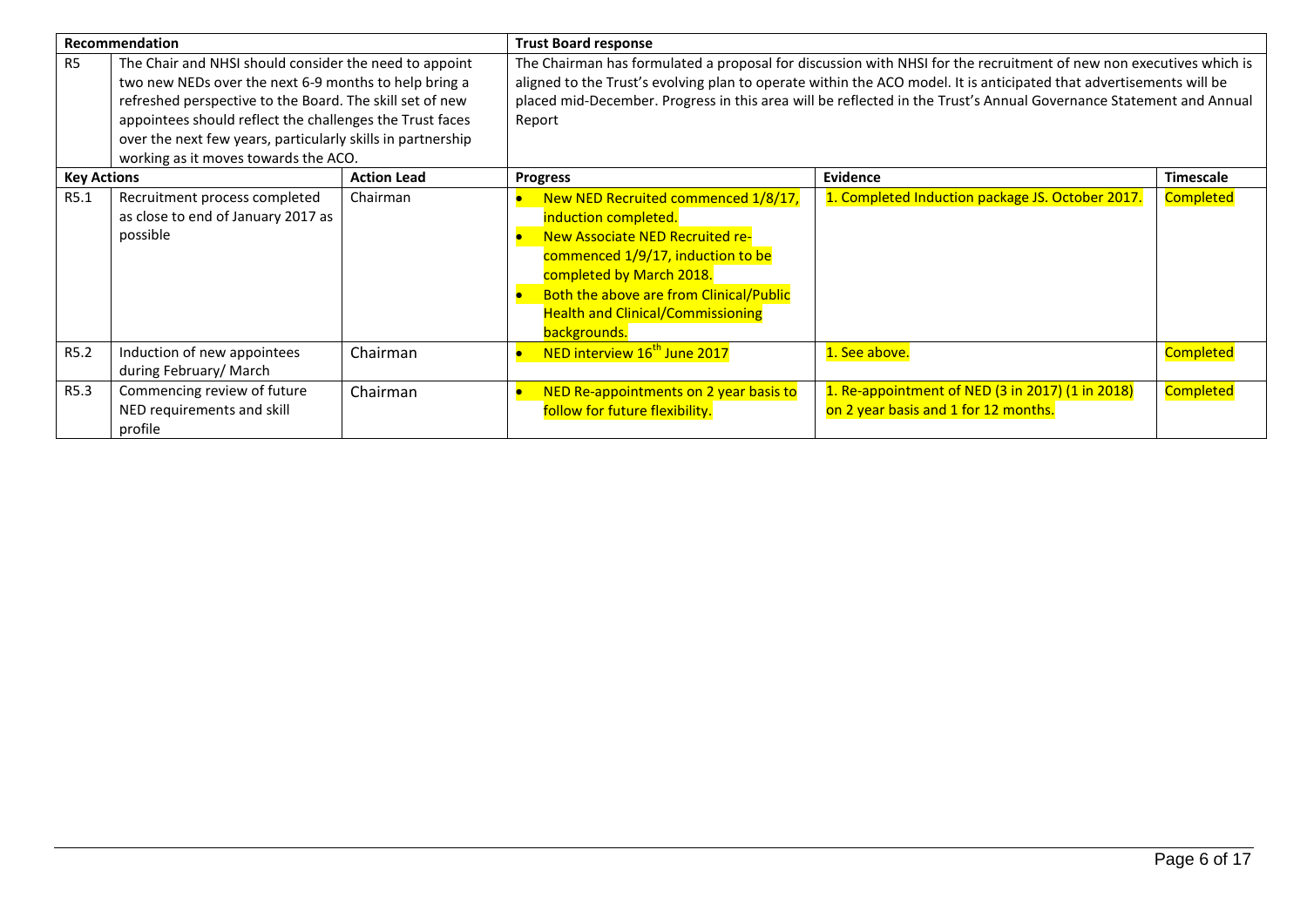| Recommendation     |                                                                                                                                                                                                                                                                                                   | <b>Trust Board response</b> |                                                                                                                                                                                                                                                                                                                                                                                                                                                                                                                                                                                                                                             |                                                                                                                                                                                                                  |                                                          |  |
|--------------------|---------------------------------------------------------------------------------------------------------------------------------------------------------------------------------------------------------------------------------------------------------------------------------------------------|-----------------------------|---------------------------------------------------------------------------------------------------------------------------------------------------------------------------------------------------------------------------------------------------------------------------------------------------------------------------------------------------------------------------------------------------------------------------------------------------------------------------------------------------------------------------------------------------------------------------------------------------------------------------------------------|------------------------------------------------------------------------------------------------------------------------------------------------------------------------------------------------------------------|----------------------------------------------------------|--|
| <b>R6</b>          | The Board should consider further mechanisms for<br>enhancing Non-Executive visibility over activities at the<br>divisional and directorate level, for example activities such<br>as greater divisional representation at Board level or<br>buddying arrangements with divisions or directorates. |                             | The Board intends to spend time at its next development session reviewing options for how the non-executive<br>directors can best spend their time to ensure they have a raised profile across the organisation whilst maintaining the<br>very positive contribution to sub committees and key groups as well as their commitment to Trust Board matters.<br>Proposed changes and ongoing monitoring will be reported to the Board at regular intervals to coincide with staff<br>survey results and action plans. Progress in this area will be reflected in the Trust's Annual Governance Statement,<br>Annual Report and Quality Account |                                                                                                                                                                                                                  |                                                          |  |
| <b>Key Actions</b> |                                                                                                                                                                                                                                                                                                   | <b>Action Lead</b>          | <b>Progress</b>                                                                                                                                                                                                                                                                                                                                                                                                                                                                                                                                                                                                                             | Evidence                                                                                                                                                                                                         | <b>Timescale</b>                                         |  |
| R6.1               | NED attendance at sub<br>committees revised to release<br><b>NED time</b>                                                                                                                                                                                                                         | Chairman                    | NED's all aligned to specific Committee's<br>Ы<br>and identified lead responsibilities.<br>$3rd$ Rotating NED role being explored - to<br>be evaluated for greater visibility,<br>continuity, triangulation and succession<br>planning.                                                                                                                                                                                                                                                                                                                                                                                                     | 1. Committee ToR and Minutes.<br>2. New Workforce Committee. October 2017.<br>3. New rotation at QGAC. November 2017.                                                                                            | <b>Completed</b><br><b>Completed</b><br><b>Completed</b> |  |
| R6.2               | "Back to the floor" programme<br>for NEDs and Executives in the<br>form of "leadership Walkabouts'                                                                                                                                                                                                | Chairman                    | Programme in place for Leadership<br><b>Walkabouts.</b><br>Programme of Lay Chair of Interviews by<br>NED's.                                                                                                                                                                                                                                                                                                                                                                                                                                                                                                                                | 1. Deputy CEO Office Copy of Programme plus<br>documentation provided to QSAG.<br>2. Programme of Lay Chair of Interviews by NED's<br>held by Company Secretary.                                                 | <b>Completed</b><br><b>Completed</b>                     |  |
| R6.3               | Drop in programme similar to ED<br>monthly sessions now replaced<br>by 'Meet the Executive' Drop-in<br><b>Sessions</b>                                                                                                                                                                            | <b>Executive Directors</b>  | Previous action now replaced by 'Meet<br>$\bullet$<br>the Executive' rolling programme of<br>monthly drop-in sessions in place.<br>Programme managed by Director of<br>b<br><b>Workforce Office.</b>                                                                                                                                                                                                                                                                                                                                                                                                                                        | 1. Copy of rolling programme.<br>2. Respective Executive Directors diaries.<br>3. Issues raised requiring further action raised<br>either at Directors Meeting or directly with<br>responsible Director/Manager. | <b>Completed</b>                                         |  |
| R6.4               | Communication to promote the<br>role of the NED with a "focus on"<br>individual NEDs and their role via<br>the staff bulletin and intranet                                                                                                                                                        | Chairman                    | <b>Trust Magazine publication scheduled to</b><br>$\bullet$<br>include NED information and visibility on<br>a regular basis.                                                                                                                                                                                                                                                                                                                                                                                                                                                                                                                | 1. Trust Magazine will feature 'NED of the Quarter'<br>from April 2018.                                                                                                                                          | April 2018                                               |  |
| R6.5               | Review questions within the Chat<br>back survey to test effectiveness<br>of revised arrangements                                                                                                                                                                                                  | Director of Workforce       | Not currently reviewed in 2017 Chat back<br>$\bullet$<br>questions - to consider in next round of<br>question review                                                                                                                                                                                                                                                                                                                                                                                                                                                                                                                        | 1. Workforce Committee established to progress<br>both Chat-back and use of data/information from<br>it. October 2017.<br>2. Changed system being scoped for use from April<br>2018.                             | <b>Completed</b><br>April 2018                           |  |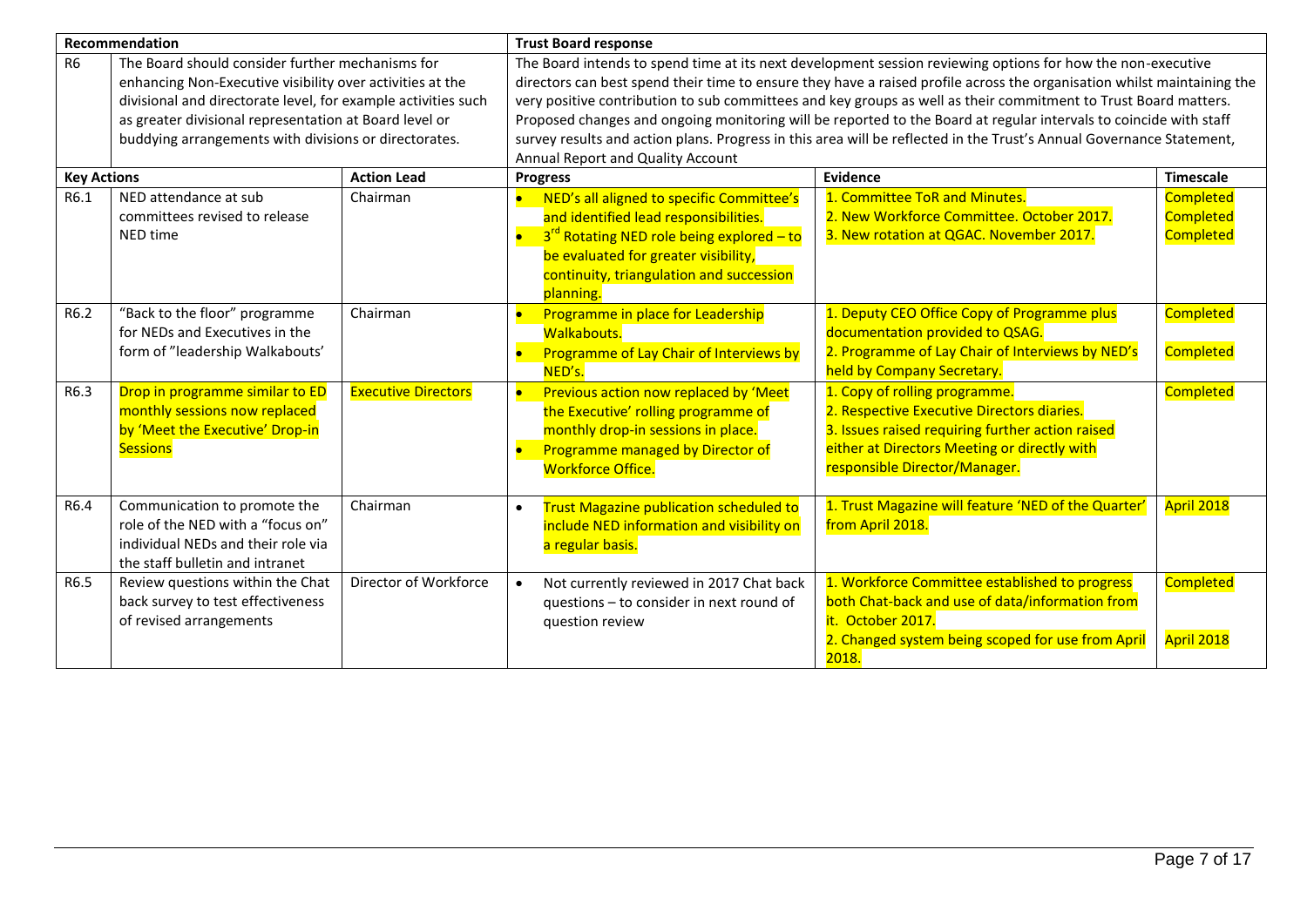| <b>Recommendation</b> |                                                         |                              | <b>Trust Board response</b>                                       |                                                     |                  |  |  |
|-----------------------|---------------------------------------------------------|------------------------------|-------------------------------------------------------------------|-----------------------------------------------------|------------------|--|--|
| R7                    | The Trust and NHSI should consider a succession plan to |                              | The Trust will work with NHSI as required on the succession plan. |                                                     |                  |  |  |
|                       | manage the transition in Chairmanship over the medium   |                              |                                                                   |                                                     |                  |  |  |
|                       | term.                                                   |                              |                                                                   |                                                     |                  |  |  |
| <b>Key Actions</b>    |                                                         | <b>Action Lead</b>           | <b>Progress</b>                                                   | Evidence                                            | <b>Timescale</b> |  |  |
| R7.1                  | NHSI to advise                                          | CEO, Chairman                | Extend Chair's tenure.                                            | 1. Chairman post extended for 2 years to March      | <b>Completed</b> |  |  |
|                       |                                                         |                              |                                                                   | 2019.                                               |                  |  |  |
| <b>R7.2</b>           | Succession planning for Chair to                        | CEO, Chairman,               | Planned to commence early 2018 leaning                            | 1. Succession plan in place for Executive Directors | Completed        |  |  |
|                       | be included in Trust Succession                         | <b>Director of Workforce</b> | from work undertaken on succession                                | January 2018.                                       |                  |  |  |
|                       | Planning and organisational                             |                              | planning of Directors.                                            | 2. Updates on Directors Succession Plan to          |                  |  |  |
|                       | development in local Health                             |                              |                                                                   | Remuneration Committee scheduled 6 monthly by       |                  |  |  |
|                       | Community                                               |                              |                                                                   | CEO from July 2018.                                 |                  |  |  |

| Recommendation     |                                                                                                                                                                       |                              |  | <b>Trust Board response</b>                                                                                                                                                                                                                                                                                                                                                                                                                                                                                                                                       |                                                                                                                                                     |                                                                                                                                                                                            |                               |  |  |
|--------------------|-----------------------------------------------------------------------------------------------------------------------------------------------------------------------|------------------------------|--|-------------------------------------------------------------------------------------------------------------------------------------------------------------------------------------------------------------------------------------------------------------------------------------------------------------------------------------------------------------------------------------------------------------------------------------------------------------------------------------------------------------------------------------------------------------------|-----------------------------------------------------------------------------------------------------------------------------------------------------|--------------------------------------------------------------------------------------------------------------------------------------------------------------------------------------------|-------------------------------|--|--|
| R <sub>8</sub>     | The Trust should ensure that there are more<br>clearly defined succession plans in place to<br>manage the transition in key ED posts over the<br>medium to long term. |                              |  | As described in the report the executive team have spent time individually and as a group reviewing success plans. Recognising<br>the national position regarding recruitment to a number of these roles the executive team are ensuring that there are plans in<br>place to cover short to medium term requirements. The recruitment of substantive appointments in the majority of roles is<br>untested and as such the executive team and Board will take steps to ensure the Trust is well placed to secure high calibre leaders<br>when posts are advertised |                                                                                                                                                     |                                                                                                                                                                                            |                               |  |  |
| <b>Key Actions</b> |                                                                                                                                                                       | <b>Action Lead</b>           |  | <b>Progress</b>                                                                                                                                                                                                                                                                                                                                                                                                                                                                                                                                                   |                                                                                                                                                     | Evidence                                                                                                                                                                                   | <b>Timescale</b>              |  |  |
| R8.1               | Regularly refreshed plan for short<br>to medium term requirements -<br>skills/gap analysis to be<br>undertaken in the next 3 months                                   | <b>Director of Workforce</b> |  |                                                                                                                                                                                                                                                                                                                                                                                                                                                                                                                                                                   | <b>Initial Succession Planning analysis</b><br>completed.<br>Refresh and further reporting cycle in<br>place.                                       | 1. Succession plan in place for Executive Directors<br>January 2018.<br>2. Updates on Directors Succession Plan to<br>Remuneration Committee scheduled 6 monthly by<br>CEO from July 2018. | <b>Completed</b><br>Completed |  |  |
| R8.2               | Profiles developed for each role<br>to determine the qualities<br>required and support early<br>identification of potential<br>candidates                             | Director of Workforce        |  |                                                                                                                                                                                                                                                                                                                                                                                                                                                                                                                                                                   | <b>Initial Succession Planning analysis</b><br>completed.<br>Refresh and further reporting cycle in<br>place.                                       | 1. Succession plan in place for Executive Directors<br>January 2018.<br>2. Updates on Directors Succession Plan to<br>Remuneration Committee scheduled 6 monthly by<br>CEO from July 2018. | <b>Completed</b><br>Completed |  |  |
| R8.3               | High quality recruitment material<br>developed to attract the best<br>people                                                                                          | Director of Workforce        |  |                                                                                                                                                                                                                                                                                                                                                                                                                                                                                                                                                                   | Changes to Recruitment process in place<br>by April 2018.<br><b>Revision of Recruitment Materials to</b><br>follow revised process from April 2018. | 1. Plan in place to centralise Recruitment process<br>and control from April 2018.<br>2. Plan in place to revise Recruitment Materials<br>from April 2018.                                 | April 2018<br>April 2018      |  |  |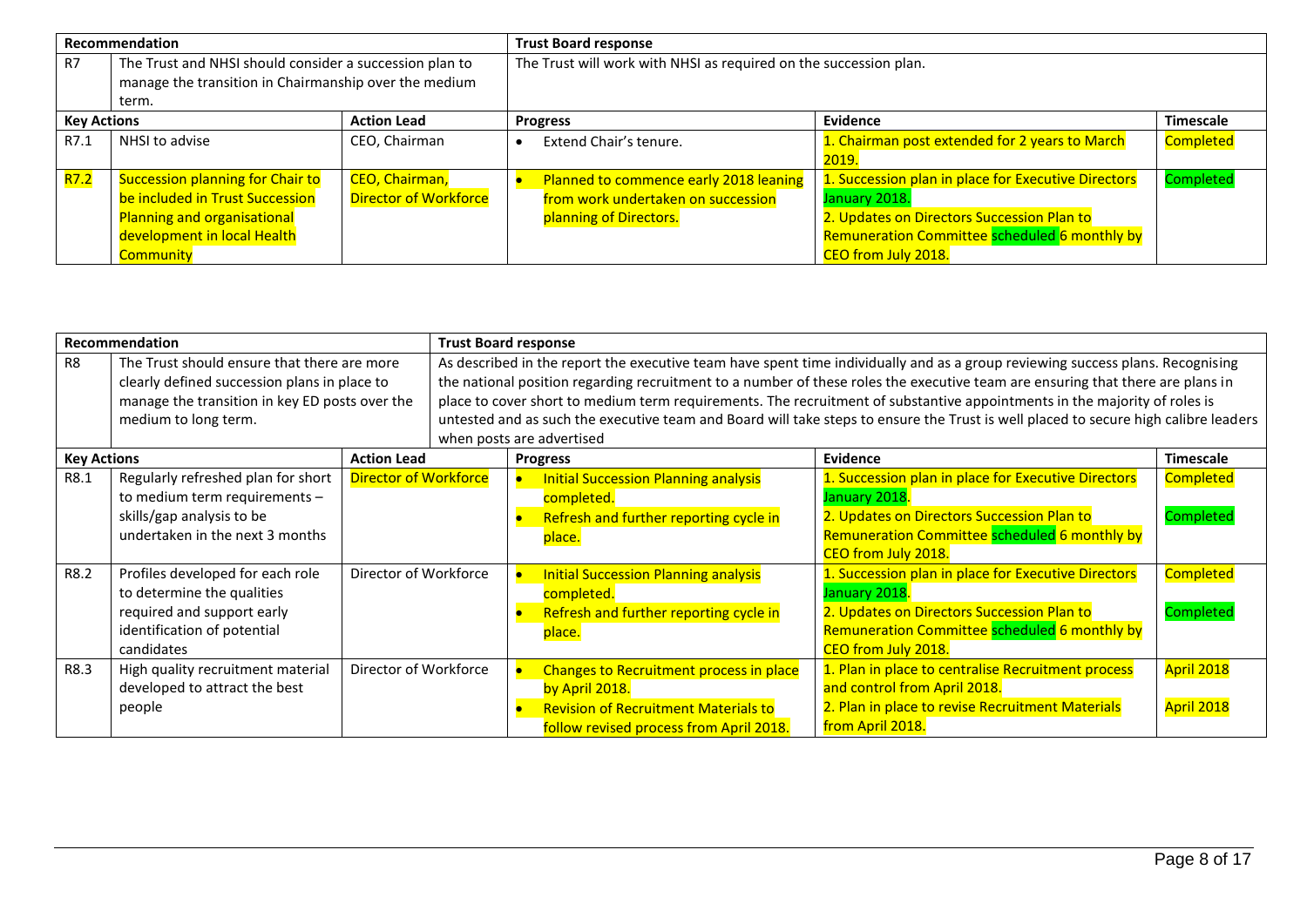| Recommendation     |                                                                 | <b>Trust Board response</b>           |                                                                                                                                              |                                                                                                                                                 |                  |  |  |  |
|--------------------|-----------------------------------------------------------------|---------------------------------------|----------------------------------------------------------------------------------------------------------------------------------------------|-------------------------------------------------------------------------------------------------------------------------------------------------|------------------|--|--|--|
| R <sub>9</sub>     | The Board should reflect on the                                 |                                       |                                                                                                                                              | The Board recognises the importance of strong, effective and mutually beneficial partnership working. Key examples are the approach the Trust   |                  |  |  |  |
|                    | Trust's approach to partnership                                 |                                       |                                                                                                                                              | took during the transfer of services from Mid Staffordshire Foundation Trust, short term transfer of services from neighbouring acute providers |                  |  |  |  |
|                    | working in situations where                                     |                                       | and the progress for Vertical Integration with GP practices in Wolverhampton. With all new partnerships the Board takes a considered view of |                                                                                                                                                 |                  |  |  |  |
|                    | developments are not necessarily                                |                                       | the implications on other relationships and contractual arrangements in determining its level of engagement and continues to review this as  |                                                                                                                                                 |                  |  |  |  |
|                    | fully aligned with the Trust                                    |                                       | the partnership evolves. Areas of relevance will be reflected in the Trust's Annual Report                                                   |                                                                                                                                                 |                  |  |  |  |
|                    | agenda.                                                         |                                       |                                                                                                                                              |                                                                                                                                                 |                  |  |  |  |
| <b>Key Actions</b> |                                                                 | <b>Action Lead</b>                    | <b>Progress</b>                                                                                                                              | Evidence                                                                                                                                        | <b>Timescale</b> |  |  |  |
| R9.1               | Board stakeholder map refreshed                                 | Director of Strategic                 | Executive participation on STP.<br>$\bullet$                                                                                                 | 1. Stakeholder mapping and consideration                                                                                                        | <b>Completed</b> |  |  |  |
|                    | to support easy identification of                               | Planning and                          | <b>Stakeholder views part of Strategic</b><br>$\bullet$                                                                                      | included in Board Strategic Review workshop.                                                                                                    |                  |  |  |  |
|                    | those impacted by proposed                                      | Performance                           | review.                                                                                                                                      | 2. Plans shared with Healthwatch, Voluntary                                                                                                     | <b>Completed</b> |  |  |  |
|                    | changes/developments                                            |                                       | Stakeholder consultation part of contract<br>$\bullet$                                                                                       | Sector, Health & Well-being Board, overview &                                                                                                   |                  |  |  |  |
|                    |                                                                 |                                       | and tendering process.                                                                                                                       | <b>Scrutiny Committee, CCG review.</b>                                                                                                          |                  |  |  |  |
|                    |                                                                 |                                       |                                                                                                                                              | 3. Series of Stakeholder engagement events to                                                                                                   | <b>Completed</b> |  |  |  |
|                    |                                                                 |                                       |                                                                                                                                              | review Trust Strategic Objectives.                                                                                                              |                  |  |  |  |
| R9.2               | Business case/development pro-<br>forma to include a section to | Director of Strategic<br>Planning and | CEO participation in National discussions<br>re NHS Strategic direction.                                                                     |                                                                                                                                                 | April 2018       |  |  |  |
|                    | capture views of stakeholders (                                 | Performance                           | Pro-forma to be revised to include<br>$\bullet$                                                                                              |                                                                                                                                                 |                  |  |  |  |
|                    | where appropriate) and the                                      |                                       | section to explicitly capture views of                                                                                                       |                                                                                                                                                 |                  |  |  |  |
|                    | extent of their                                                 |                                       | stakeholders from April 2018.                                                                                                                |                                                                                                                                                 |                  |  |  |  |
|                    | involvement/impact                                              |                                       |                                                                                                                                              |                                                                                                                                                 |                  |  |  |  |
| R9.3               | Board minutes reflect discussions                               | Director of Strategic                 | Executive leadership re ACO/ ACS<br>$\bullet$                                                                                                | 1. Board & Trust Management Committee Minutes                                                                                                   | <b>Completed</b> |  |  |  |
|                    | about impact on stakeholders of                                 | Planning and                          | development with Wolverhampton CCG                                                                                                           | reflect range of stakeholder views re Pathology,                                                                                                |                  |  |  |  |
|                    | developments                                                    | Performance                           | and wider partners.                                                                                                                          | <b>Walsall Stroke Services, Ambulatory and Frailty,</b>                                                                                         |                  |  |  |  |
|                    |                                                                 |                                       |                                                                                                                                              | Cancer Care transfer et al.                                                                                                                     |                  |  |  |  |
| R9.4               | Internal communications to                                      | <b>Director of</b>                    | <b>New Communications Team recruited</b><br>$\bullet$                                                                                        | 1. Communications Team recruited and in role                                                                                                    | <b>Completed</b> |  |  |  |
|                    | ensure staff have easy access to                                | <b>Workforce</b>                      | and in role from November 2017.                                                                                                              | from November 2017.                                                                                                                             |                  |  |  |  |
|                    | updates on the Trust                                            |                                       | <b>Continuation of National Staff Survey for</b><br>$\bullet$                                                                                | 2. National staff Survey response rates monitored                                                                                               | <b>Completed</b> |  |  |  |
|                    | performance and progress with                                   |                                       | all staff responses.                                                                                                                         | and promoted - over 40% in 2017.                                                                                                                |                  |  |  |  |
|                    | plans and test effectiveness                                    |                                       | Development of replacement for Chat-                                                                                                         | 3. Replacement approach to Chat-back underway.                                                                                                  | <b>June 2018</b> |  |  |  |
|                    | through Chat back survey                                        |                                       | back underway.                                                                                                                               |                                                                                                                                                 |                  |  |  |  |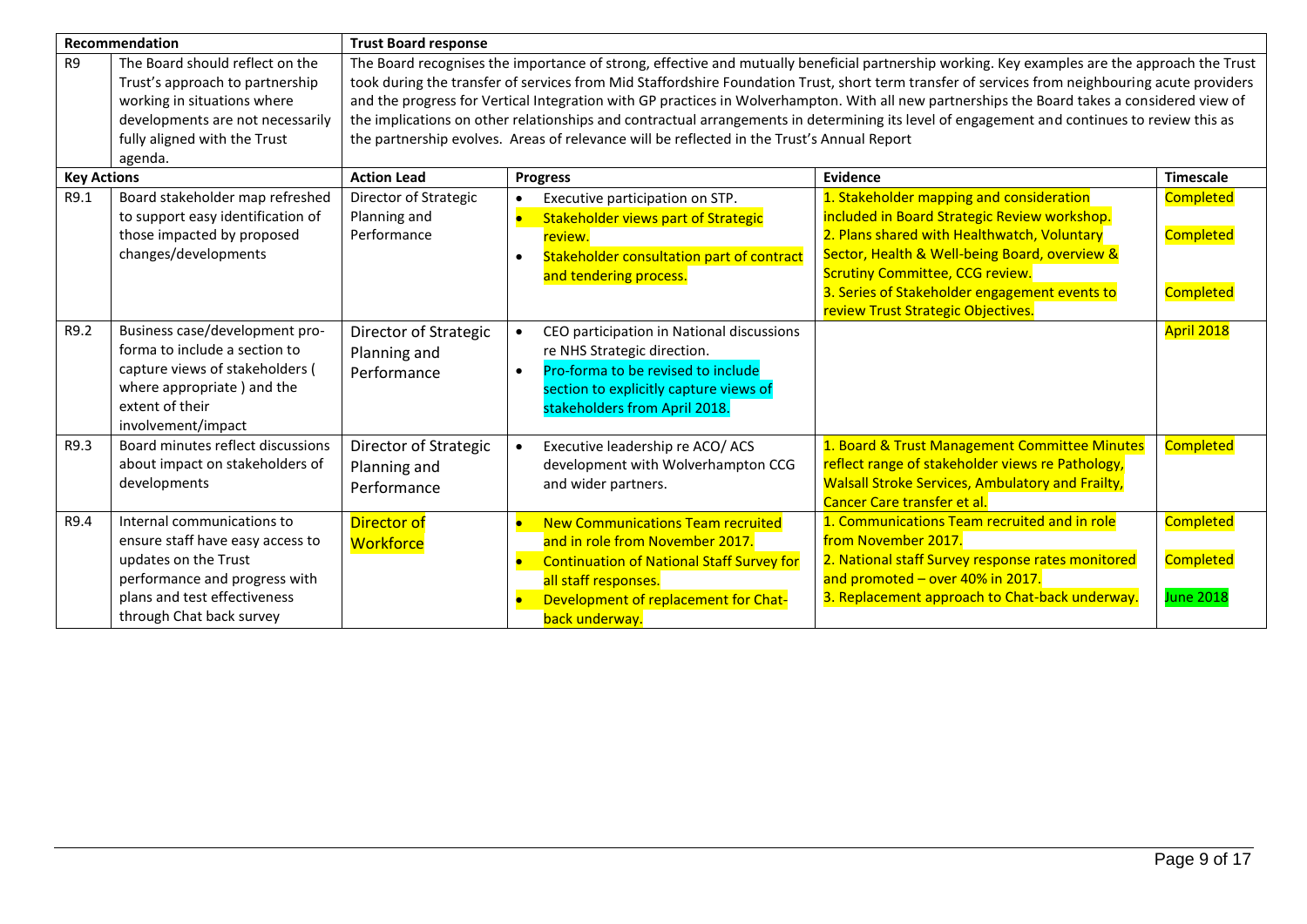|                    | Recommendation                    | <b>Trust Board response</b>                                                                                                                      |                                                                                                                                                 |           |                                                                                            |                                                                                                                                                 |                      |  |
|--------------------|-----------------------------------|--------------------------------------------------------------------------------------------------------------------------------------------------|-------------------------------------------------------------------------------------------------------------------------------------------------|-----------|--------------------------------------------------------------------------------------------|-------------------------------------------------------------------------------------------------------------------------------------------------|----------------------|--|
| R <sub>10</sub>    | The Board should consider         | The Board will review the structure of reports and the presentation at sub committees and at the Board and make refinements to ensure there is a |                                                                                                                                                 |           |                                                                                            |                                                                                                                                                 |                      |  |
|                    | the various observations          |                                                                                                                                                  | more streamlined approach with the most effective levels of debate and assurance. Where relevant the changes will be included for review in the |           |                                                                                            |                                                                                                                                                 |                      |  |
|                    | made throughout section           |                                                                                                                                                  | internal audit plan for future years. Actions taken will be reported to the Board via the monthly subcommittee reports and minutes and will be  |           |                                                                                            |                                                                                                                                                 |                      |  |
|                    | B.1 in relation to potential      |                                                                                                                                                  |                                                                                                                                                 |           |                                                                                            | formally noted in the joint meeting between the Audit Committee and Quality Governance Assurance Committee with relevant references being made  |                      |  |
|                    | refinements to the                |                                                                                                                                                  |                                                                                                                                                 |           |                                                                                            | in the Annual Governance Statement, Annual Report and Quality Account. In addition amendments to the Integrated Quality Performance Report will |                      |  |
|                    | operation of committees.          |                                                                                                                                                  |                                                                                                                                                 |           | be detailed in the report to the Board outlining changes to reporting for the year 2017/18 |                                                                                                                                                 |                      |  |
| <b>Key Actions</b> |                                   |                                                                                                                                                  | <b>Action Lead</b>                                                                                                                              |           | <b>Progress</b>                                                                            | Evidence                                                                                                                                        | Timescale            |  |
| R <sub>10.1</sub>  | Mapping exercise to show flow of  |                                                                                                                                                  | <b>Company Secretary,</b>                                                                                                                       | $\bullet$ | Review TB reporting schedule underway.                                                     | 1. Revised Cycles of Business for Trust Board and                                                                                               | <b>Completed</b>     |  |
|                    | reports through sub committees    |                                                                                                                                                  | <b>Board Committee</b>                                                                                                                          | $\bullet$ | Review reporting content to TB                                                             | Trust Management Committee from January 2018.                                                                                                   |                      |  |
|                    | to the Board                      |                                                                                                                                                  | <b>Chairs</b>                                                                                                                                   |           | underway.                                                                                  | 2. Appointment made to Company Secretary role                                                                                                   |                      |  |
|                    |                                   |                                                                                                                                                  |                                                                                                                                                 | $\bullet$ | <b>Appointment made to Company</b>                                                         | January 2018.                                                                                                                                   |                      |  |
|                    |                                   |                                                                                                                                                  |                                                                                                                                                 |           | Secretary role.                                                                            |                                                                                                                                                 |                      |  |
| R <sub>10.2</sub>  | Reporting process to committees   |                                                                                                                                                  | <b>Company Secretary,</b>                                                                                                                       | $\bullet$ | Review TB reporting schedule underway.                                                     | 1. Revised Trust Board Reporting Summary                                                                                                        | <b>Completed</b>     |  |
|                    | and exception report to the       |                                                                                                                                                  | <b>Board Committee</b>                                                                                                                          | $\bullet$ | Review reporting content to TB                                                             | <b>Template and Trust Management Committee</b>                                                                                                  |                      |  |
|                    | Board refined to remove           |                                                                                                                                                  | <b>Chairs</b>                                                                                                                                   |           | underway.                                                                                  | <b>Reporting Summary Template from January 2018.</b>                                                                                            |                      |  |
|                    | duplication of debate             |                                                                                                                                                  |                                                                                                                                                 |           | <b>Appointment made to Company</b>                                                         | 2. Mapping of information flows underway for                                                                                                    | <b>February 2018</b> |  |
|                    |                                   |                                                                                                                                                  |                                                                                                                                                 |           | Secretary role.                                                                            | completion by February 2018.                                                                                                                    |                      |  |
| R <sub>10.3</sub>  | Report structure/content refined  |                                                                                                                                                  | <b>Company Secretary,</b>                                                                                                                       | $\bullet$ | Review TB reporting schedule underway.                                                     | 1. Revised Cycles of Business for Trust Board and                                                                                               | Completed            |  |
|                    | to support robust exception       |                                                                                                                                                  | <b>Board Committee</b>                                                                                                                          | b         | Review reporting content to TB                                                             | <b>Trust Management Committee from January 2018.</b>                                                                                            |                      |  |
|                    | reporting                         |                                                                                                                                                  | <b>Chairs</b>                                                                                                                                   |           | underway.                                                                                  | 2. Revised Trust Board Reporting Summary                                                                                                        | <b>Completed</b>     |  |
|                    |                                   |                                                                                                                                                  |                                                                                                                                                 | $\bullet$ | <b>Appointment made to Company</b>                                                         | <b>Template and Trust Management Committee</b>                                                                                                  |                      |  |
|                    |                                   |                                                                                                                                                  |                                                                                                                                                 |           | Secretary role.                                                                            | <b>Reporting Summary Template from January 2018.</b>                                                                                            |                      |  |
|                    |                                   |                                                                                                                                                  |                                                                                                                                                 |           |                                                                                            | 3. Mapping of information flows underway for                                                                                                    | February 2018        |  |
|                    |                                   |                                                                                                                                                  |                                                                                                                                                 |           |                                                                                            | completion by February 2018.                                                                                                                    |                      |  |
| R <sub>10.4</sub>  | Review options to refine contents |                                                                                                                                                  | <b>Company Secretary,</b>                                                                                                                       | $\bullet$ | Review TB reporting schedule underway.                                                     | 1. See above                                                                                                                                    | See above            |  |
|                    | of key reports for                |                                                                                                                                                  | <b>Board Committee</b>                                                                                                                          |           | Review reporting content to TB                                                             |                                                                                                                                                 |                      |  |
|                    | implementation from April 2017    |                                                                                                                                                  | <b>Chairs</b>                                                                                                                                   |           | underway.                                                                                  |                                                                                                                                                 |                      |  |
|                    | and reported to the Board in its  |                                                                                                                                                  |                                                                                                                                                 | $\bullet$ | <b>Appointment made to Company</b>                                                         |                                                                                                                                                 |                      |  |
|                    | public meeting                    |                                                                                                                                                  |                                                                                                                                                 |           | Secretary role.                                                                            |                                                                                                                                                 |                      |  |
| R10.5              | Roll out quality markers such as  |                                                                                                                                                  | <b>Company Secretary,</b>                                                                                                                       | $\bullet$ | Proposed initial approach to Kitemarking                                                   | 1. See Sandwell note from JV.                                                                                                                   | February 2018        |  |
|                    | data kite marking to provide      |                                                                                                                                                  | <b>Board Committee</b>                                                                                                                          |           | to be considered at February 2018 Board                                                    |                                                                                                                                                 |                      |  |
|                    | greater assurance on the          |                                                                                                                                                  | <b>Chairs</b>                                                                                                                                   |           | <b>Development Session</b>                                                                 |                                                                                                                                                 |                      |  |
|                    | robustness and validity of        |                                                                                                                                                  |                                                                                                                                                 |           |                                                                                            |                                                                                                                                                 |                      |  |
|                    | individual indicators to support  |                                                                                                                                                  |                                                                                                                                                 |           |                                                                                            |                                                                                                                                                 |                      |  |
|                    | more focussed debate in           |                                                                                                                                                  |                                                                                                                                                 |           |                                                                                            |                                                                                                                                                 |                      |  |
|                    | meetings.                         |                                                                                                                                                  |                                                                                                                                                 |           |                                                                                            |                                                                                                                                                 |                      |  |
| R <sub>10.6</sub>  | Each sub Board Committee will     |                                                                                                                                                  | <b>Company Secretary,</b>                                                                                                                       | $\bullet$ | Review against Committee ToR, Deloitte                                                     | 1. Review against Committee ToR, Deloitte Report                                                                                                | March 2018           |  |
|                    | review its effectiveness for      |                                                                                                                                                  | <b>Board Committee</b>                                                                                                                          |           | <b>Report Recommendations and Well-Led</b>                                                 | Recommendations and Well-Led framework to be                                                                                                    |                      |  |
|                    | contributions, presentation and   |                                                                                                                                                  | <b>Chairs</b>                                                                                                                                   |           | framework to be undertaken in March                                                        | undertaken in March 2018.                                                                                                                       |                      |  |
|                    | decision making.                  |                                                                                                                                                  |                                                                                                                                                 |           | 2018.                                                                                      |                                                                                                                                                 |                      |  |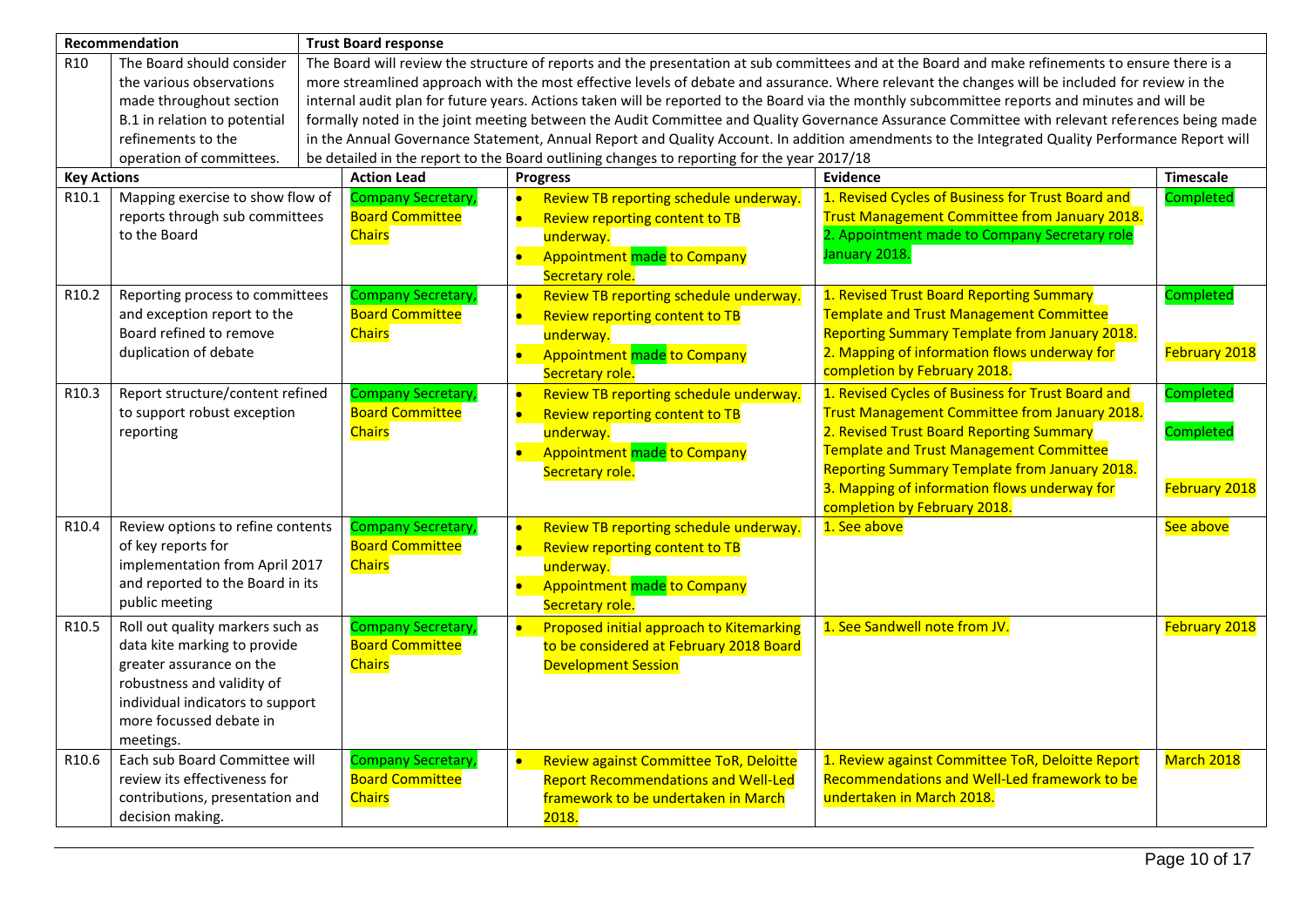|                    | Recommendation                    | <b>Trust Board response</b>                                                                                                                               |                                                                                                                                                          |           |                                                                                                                          |                                                                                                                                                              |                      |  |  |
|--------------------|-----------------------------------|-----------------------------------------------------------------------------------------------------------------------------------------------------------|----------------------------------------------------------------------------------------------------------------------------------------------------------|-----------|--------------------------------------------------------------------------------------------------------------------------|--------------------------------------------------------------------------------------------------------------------------------------------------------------|----------------------|--|--|
| R11                | The Board should                  | The Trust's approach to risk management has evolved significantly over the last couple of years and has been subject to review through the internal audit |                                                                                                                                                          |           |                                                                                                                          |                                                                                                                                                              |                      |  |  |
|                    | consider the                      |                                                                                                                                                           | programme as well as through external processes such as CQC inspections. As part of the ongoing review of risk management the Board will ensure that the |           |                                                                                                                          |                                                                                                                                                              |                      |  |  |
|                    | various                           |                                                                                                                                                           | processes outlined in its Risk Management Strategy are complied with at all levels across the Trust and will continue the work already underway (and     |           |                                                                                                                          |                                                                                                                                                              |                      |  |  |
|                    | observations                      |                                                                                                                                                           | referenced in the report) to embed accountability at a divisional and directorate level. Actions taken will be reported to the Board via the monthly     |           |                                                                                                                          |                                                                                                                                                              |                      |  |  |
|                    | made throughout                   |                                                                                                                                                           |                                                                                                                                                          |           |                                                                                                                          | subcommittee reports and minutes and will be formally noted in the joint meeting between the Audit Committee and Quality Governance Assurance                |                      |  |  |
|                    | section B.3 in                    |                                                                                                                                                           |                                                                                                                                                          |           | Committee with relevant references being made in the Annual Governance Statement, Annual Report and Quality Account      |                                                                                                                                                              |                      |  |  |
|                    | relation to                       |                                                                                                                                                           |                                                                                                                                                          |           |                                                                                                                          |                                                                                                                                                              |                      |  |  |
|                    | potential                         | <b>Observations in section B.3</b>                                                                                                                        |                                                                                                                                                          |           |                                                                                                                          |                                                                                                                                                              |                      |  |  |
|                    | refinements to                    |                                                                                                                                                           |                                                                                                                                                          |           |                                                                                                                          | ~ We recommend the introduction of a kite-marking tool, in order to clearly identify the level of assurance that can be placed on particular figures.        |                      |  |  |
|                    | risk management                   |                                                                                                                                                           |                                                                                                                                                          |           | ~ Trust to consider the impact of the current portfolio of integrated governance in light of its growing scope and size. |                                                                                                                                                              |                      |  |  |
|                    | tools.                            |                                                                                                                                                           |                                                                                                                                                          |           |                                                                                                                          | ~ Strengthen accountability and ownership from Divisions and Directorates to ensure that application in practice is aligned with the strategic theory.       |                      |  |  |
|                    |                                   |                                                                                                                                                           |                                                                                                                                                          |           |                                                                                                                          | ~ Board meeting observations highlighted various risk based discussions although the distinction between the BAF and the Risk Register was not always clear. |                      |  |  |
| <b>Key Actions</b> |                                   |                                                                                                                                                           | <b>Action Lead</b>                                                                                                                                       |           | <b>Progress</b>                                                                                                          | <b>Evidence</b>                                                                                                                                              | Timescale            |  |  |
| R11.1              | Work to give                      |                                                                                                                                                           | <b>All Executive Directors</b>                                                                                                                           |           | <b>Divisional Performance Reviews (DPR)</b>                                                                              | 1. Divisional Performance Reviews (DPR) meetings                                                                                                             | <b>Completed</b>     |  |  |
|                    | divisions/directorates            |                                                                                                                                                           |                                                                                                                                                          |           | meetings established.                                                                                                    | dates in diary                                                                                                                                               |                      |  |  |
|                    | accountability for risk           |                                                                                                                                                           |                                                                                                                                                          | $\bullet$ | <b>Finance Confirm and Challenge Meetings</b>                                                                            | 2. Finance Confirm and Challenge meetings in                                                                                                                 | <b>Completed</b>     |  |  |
|                    | management is completed           |                                                                                                                                                           |                                                                                                                                                          |           | established and include Risks identified                                                                                 | place and minutes provided as information at Trust                                                                                                           |                      |  |  |
|                    |                                   |                                                                                                                                                           |                                                                                                                                                          |           | on the Risk Register.                                                                                                    | <b>Management Committee.</b>                                                                                                                                 |                      |  |  |
|                    |                                   |                                                                                                                                                           |                                                                                                                                                          |           |                                                                                                                          | 3. QGAC challenge and confirm regarding updates                                                                                                              | Completed            |  |  |
|                    |                                   |                                                                                                                                                           |                                                                                                                                                          |           |                                                                                                                          | and progress against Risk register entries.                                                                                                                  |                      |  |  |
| R11.2              | Refine the mechanism to assess    |                                                                                                                                                           | All Executive Directors                                                                                                                                  | $\bullet$ | Scoping exercise to be completed by the                                                                                  | 1. Divisional Performance Reviews in progress and                                                                                                            | <b>Completed</b>     |  |  |
|                    | compliance with policy as part of |                                                                                                                                                           |                                                                                                                                                          |           | end of June 2017 to decide the feasibility                                                                               | programmed quarterly 2017/2018 based on                                                                                                                      |                      |  |  |
|                    | Accountability meetings           |                                                                                                                                                           |                                                                                                                                                          |           | and resource requirements of this                                                                                        | Divisional Objectives/KPI's aligned to Trust                                                                                                                 |                      |  |  |
|                    |                                   |                                                                                                                                                           |                                                                                                                                                          |           | initiative.                                                                                                              | Objectives and Trust Quality Priorities 2017/2018,                                                                                                           |                      |  |  |
|                    |                                   |                                                                                                                                                           |                                                                                                                                                          | $\bullet$ | Options appraisal to be considered as per                                                                                | Divisional Priorities and Key Risks with dashboard                                                                                                           |                      |  |  |
|                    |                                   |                                                                                                                                                           |                                                                                                                                                          |           | Action R11.3 below.                                                                                                      | overview of Performance - Finance, Performance,                                                                                                              |                      |  |  |
|                    |                                   |                                                                                                                                                           |                                                                                                                                                          |           |                                                                                                                          | <b>Human Resources and Quality.</b>                                                                                                                          |                      |  |  |
| R11.3              | Data Kite marking to be           |                                                                                                                                                           | All Executive Directors                                                                                                                                  | $\bullet$ | Data Kite Mark criteria used by other                                                                                    | 1. Report on Data Kite Marking by Simon Evans                                                                                                                | <b>Completed</b>     |  |  |
|                    | considered by the Trust           |                                                                                                                                                           |                                                                                                                                                          |           | <b>NHS Trust's being reviewed.</b>                                                                                       | with recommendation to Directors Meeting.                                                                                                                    |                      |  |  |
|                    |                                   |                                                                                                                                                           |                                                                                                                                                          | $\bullet$ | <b>Directors/Board decision regarding</b>                                                                                | 2. Assurances already in place to be considered:                                                                                                             | Decision to be       |  |  |
|                    |                                   |                                                                                                                                                           |                                                                                                                                                          |           | whether to use a Kite Mark methodology,                                                                                  | Internal Audit programme, Audits of Quality                                                                                                                  | made by              |  |  |
|                    |                                   |                                                                                                                                                           |                                                                                                                                                          |           | better report existing challenge and                                                                                     | Account, Trust Accounts, F&P/QGAC Challenge and                                                                                                              | <b>Directors</b>     |  |  |
|                    |                                   |                                                                                                                                                           |                                                                                                                                                          |           | confirm in existing systems in reports or                                                                                | confirm on data & information, existing internal                                                                                                             | <b>February 2018</b> |  |  |
|                    |                                   |                                                                                                                                                           |                                                                                                                                                          |           | to decline to use this approach.                                                                                         | checking and challenge, Director sign-off of                                                                                                                 |                      |  |  |
|                    |                                   |                                                                                                                                                           |                                                                                                                                                          |           |                                                                                                                          | <b>Reports and papers.</b>                                                                                                                                   |                      |  |  |
| R11.4              | Review of the current Portfolio   |                                                                                                                                                           | <b>All Executive Directors</b>                                                                                                                           | $\bullet$ | DPR reviewed and restructured and                                                                                        | 1. Division 3 DPR's timetabled from April 2018.                                                                                                              | April 2018           |  |  |
|                    | for Integrated Governance in the  |                                                                                                                                                           |                                                                                                                                                          |           | timetabled.                                                                                                              | 2. Divisional Performance Reviews (DPR) meetings                                                                                                             | <b>Completed</b>     |  |  |
|                    | context of Vertical Integration.  |                                                                                                                                                           |                                                                                                                                                          |           |                                                                                                                          | dates in diary                                                                                                                                               |                      |  |  |
|                    |                                   |                                                                                                                                                           |                                                                                                                                                          |           |                                                                                                                          | 3. Finance Confirm and Challenge meetings in                                                                                                                 | <b>Completed</b>     |  |  |
|                    |                                   |                                                                                                                                                           |                                                                                                                                                          |           |                                                                                                                          | place and minutes provided as information at Trust                                                                                                           |                      |  |  |
|                    |                                   |                                                                                                                                                           |                                                                                                                                                          |           |                                                                                                                          | <b>Management Committee.</b>                                                                                                                                 |                      |  |  |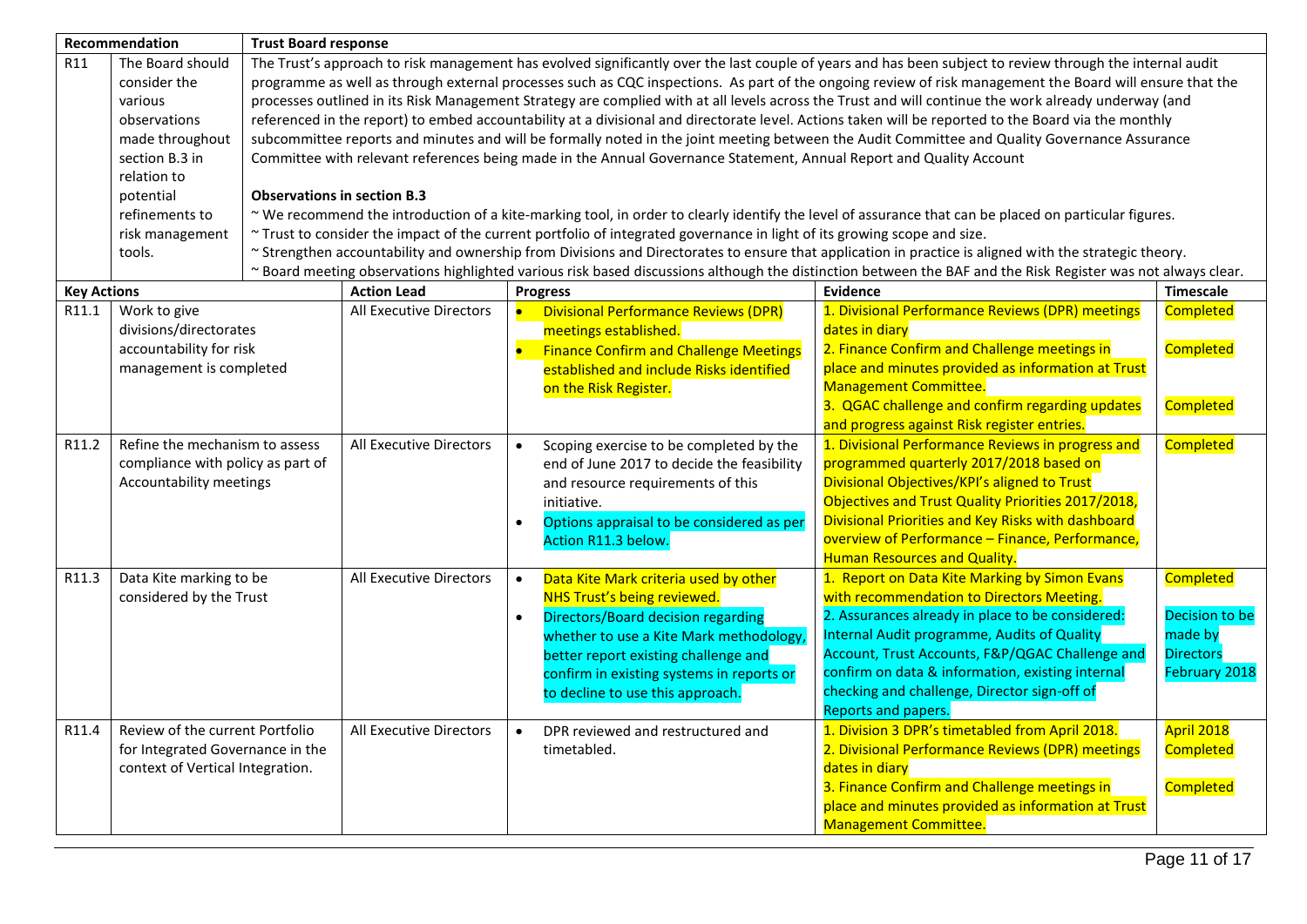| R11.5 | Links between the BAF and TRR     | All Executive Directors | BAF format amended $-$ to be agreed          | 1. Initial BAF format amended and agreed by QGAC   Completed |              |
|-------|-----------------------------------|-------------------------|----------------------------------------------|--------------------------------------------------------------|--------------|
|       | to be considered on review of the |                         | through QGAC and Audit committee -           | and Audit committee - May 2017.                              |              |
|       | BAF format.                       |                         | May 2017.                                    | 2. Review of proposed BDS as part of review of this          | January 2018 |
|       |                                   |                         | <b>Board Development Session on BAF, TRR</b> | <b>Action Plan January 2018.</b>                             |              |
|       |                                   |                         | and Risk Flow to be considered for 2018      |                                                              |              |
|       |                                   |                         | programme.                                   |                                                              |              |

| Recommendation                           |                                                                                                                                                                           |                            | <b>Trust Board response</b>                                                                                                                                                                                                                                                                                                                         |                                                                                       |                 |  |
|------------------------------------------|---------------------------------------------------------------------------------------------------------------------------------------------------------------------------|----------------------------|-----------------------------------------------------------------------------------------------------------------------------------------------------------------------------------------------------------------------------------------------------------------------------------------------------------------------------------------------------|---------------------------------------------------------------------------------------|-----------------|--|
| R <sub>12</sub>                          | The Board should consider the appropriateness of the<br>current number of divisions as the Trust is currently an<br>outlier relative to similar organisations.            |                            | The current divisional structure evolved over a number of years with a decision to move from a larger number of<br>divisions to 2 to support synergy of cross specialty working. As the Trust determines its plans to move to an ACO<br>model the executive team will review the structure required to support effective and safe service delivery. |                                                                                       |                 |  |
| <b>Action Lead</b><br><b>Key Actions</b> |                                                                                                                                                                           | <b>Progress</b>            | Evidence                                                                                                                                                                                                                                                                                                                                            | <b>Timescale</b>                                                                      |                 |  |
| R <sub>12.1</sub>                        | Any revisions to the structure will<br>be reported through the Board as<br>part of progress reports on<br>delivering the next phase of VI<br>and the move to an ACO model | <b>Executive Directors</b> | Being reviewed currently in the context<br>of Vertical Integration                                                                                                                                                                                                                                                                                  | 1. Proposed Division 3 agreed by Trust Board,<br>operational from May 2018 Reporting. | <b>May 2018</b> |  |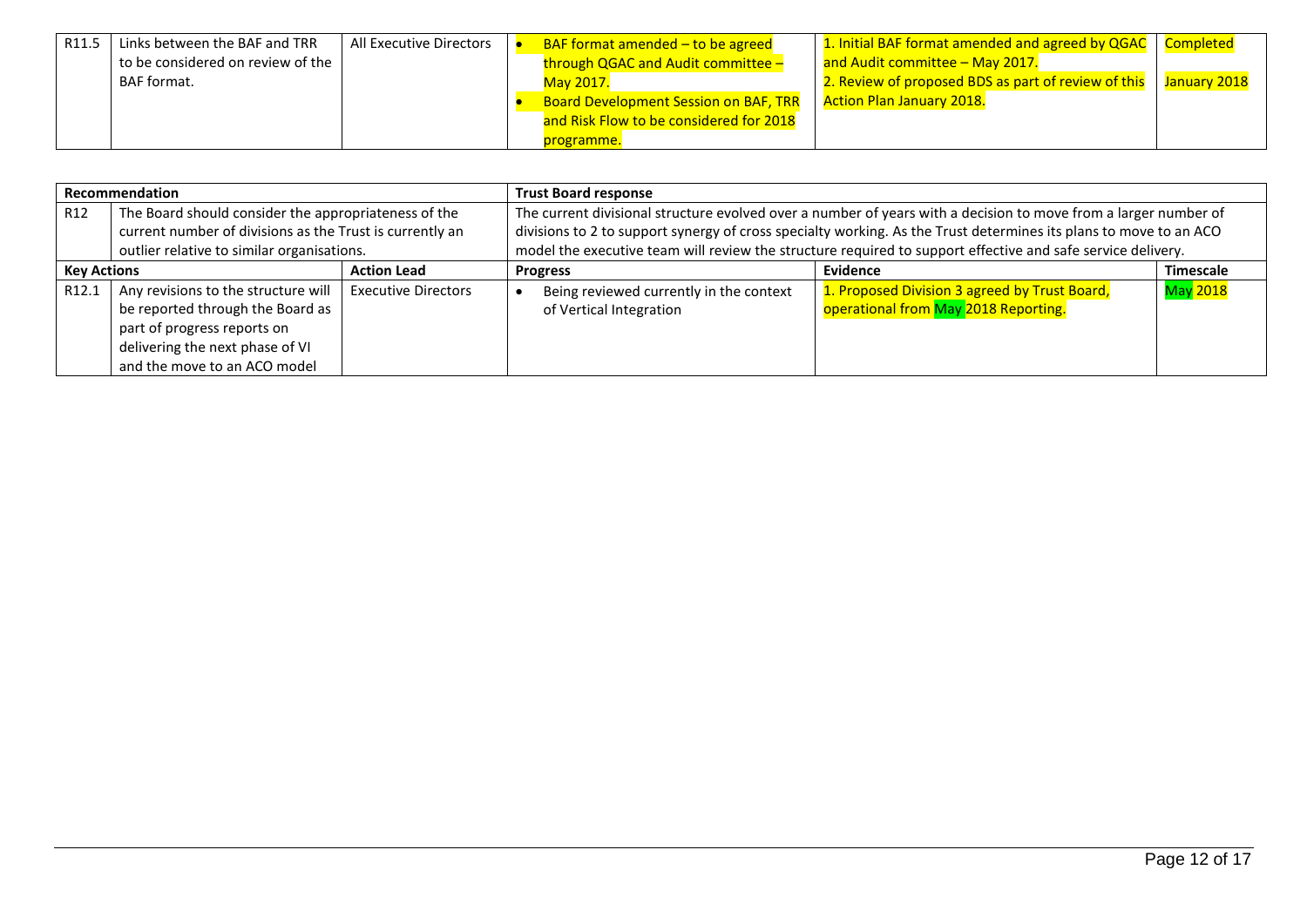| General Condition 6 - Systems for compliance<br>with licence conditions and related obligations -<br>Sign off Due 31 <sup>st</sup> May 17 | Lead/s to respond      | <b>Trust position statement</b>                              | <b>Risks and gaps</b>         | <b>Evidence/ Comment</b>                |
|-------------------------------------------------------------------------------------------------------------------------------------------|------------------------|--------------------------------------------------------------|-------------------------------|-----------------------------------------|
| Condition G6-                                                                                                                             | a, b, c) CEO/          | Each subcommittee monitors compliance against                |                               | <b>BAF</b><br>$\bullet$                 |
| 1. The Licensee shall take all                                                                                                            | Finance Director/      | contractual requirements and provides assurance to the       |                               | Trust Risk Register                     |
| reasonable precautions against the                                                                                                        | <b>Board Secretary</b> | Board with identification of risk and mitigation.            |                               |                                         |
| risk of failure to comply with:                                                                                                           |                        |                                                              |                               |                                         |
| (a) the Conditions of this Licence,                                                                                                       |                        |                                                              |                               |                                         |
| (b) any requirements imposed on it                                                                                                        | a, b, c) CEO/          | The Trust has had no conditions imposed upon it              |                               | <b>BAF</b><br>$\bullet$                 |
| under the NHS Acts, and                                                                                                                   | Finance Director/      | preventing it from discharging its statutory                 |                               | <b>Trust Risk Register</b><br>$\bullet$ |
|                                                                                                                                           | <b>Board Secretary</b> | responsibilities.                                            |                               |                                         |
| (c) the requirement to have regard                                                                                                        | $a, b, c$ ) CEO/       | The NHS Constitution is considered against each              |                               | <b>Trust Board Papers</b>               |
| to the NHS Constitution in providing                                                                                                      | Finance Director/      | report/paper presented the Board and its sub                 |                               | <b>Trust Board</b><br>$\bullet$         |
| health care services for the purposes                                                                                                     | <b>Board Secretary</b> | committees.                                                  |                               | <b>Committee Papers</b>                 |
| of the NHS.                                                                                                                               |                        |                                                              |                               |                                         |
| 2. Without prejudice to the                                                                                                               | a, b) Finance          | The Trust Board approved a financial plan at its March       | The BAF contains 3            | BAF/TRR<br>$\bullet$                    |
| generality of paragraph 1, the steps                                                                                                      | Director               | Board meeting agreeing to the NHS Improvement control        | financially related risk (SR  | Minutes of F&P                          |
| that the Licensee must take                                                                                                               |                        | total of £11.6m surplus for 2017/18.                         | 8,9,10) which are             | <b>Escalation reports to</b>            |
| pursuant to that paragraph shall                                                                                                          |                        | Financial risks to the plan have been identified along with  | monitored and managed         | Board monthly                           |
| include:                                                                                                                                  |                        | mitigation plans and these have been highlighted in the      | though the F&P                |                                         |
| (a) the establishment and                                                                                                                 |                        | Trust's Board Assurance Framework and risk register. The     | <b>Committee and reported</b> |                                         |
| implementation of processes and                                                                                                           |                        | Trust's Finance and Performance Committee will monitor       | to Trust Board.               |                                         |
| systems to identify risks and guard                                                                                                       |                        | the key risks to the financial plan ensuring all appropriate |                               |                                         |
| against their occurrence; and                                                                                                             |                        | action is taken to deliver the 17/18 financial position.     |                               |                                         |
| (a) the establishment and                                                                                                                 | a) Chief Nurse,        | The Trust has a well-established framework for               | <b>Completion of</b>          | <b>Risk Management</b>                  |
| implementation of processes and                                                                                                           | Head of                | governance to inform the Trust Board of operational and      | recommendations from          | <b>Assurance Strategy</b>               |
| systems to identify risks and guard                                                                                                       | Governance and         | strategic risks as well as to provide assurance on business  | <b>Deloitte Governance</b>    | RM Assurance<br>$\bullet$               |
| against their occurrence; and                                                                                                             | Legal                  | performance and compliance. The framework sets in            | Review.                       | <b>Strategy Trust Audit</b>             |
|                                                                                                                                           |                        | place a high level committee and management structure,       |                               | 2016.                                   |
|                                                                                                                                           |                        | below the Trust Board, for the delivery of assured           |                               |                                         |
|                                                                                                                                           |                        | governance.                                                  |                               |                                         |
|                                                                                                                                           |                        | Trust Board Committees are constituted to ensure the         |                               |                                         |
|                                                                                                                                           |                        | delegated operation of effective risk management             |                               |                                         |
|                                                                                                                                           |                        | systems, processes and outcomes. These committees            |                               |                                         |
|                                                                                                                                           |                        | inform and assure the Trust Board through the                |                               |                                         |
|                                                                                                                                           |                        | functioning and reporting of sub-groups and specialist       |                               |                                         |
|                                                                                                                                           |                        | working groups defined in their terms of reference.          |                               |                                         |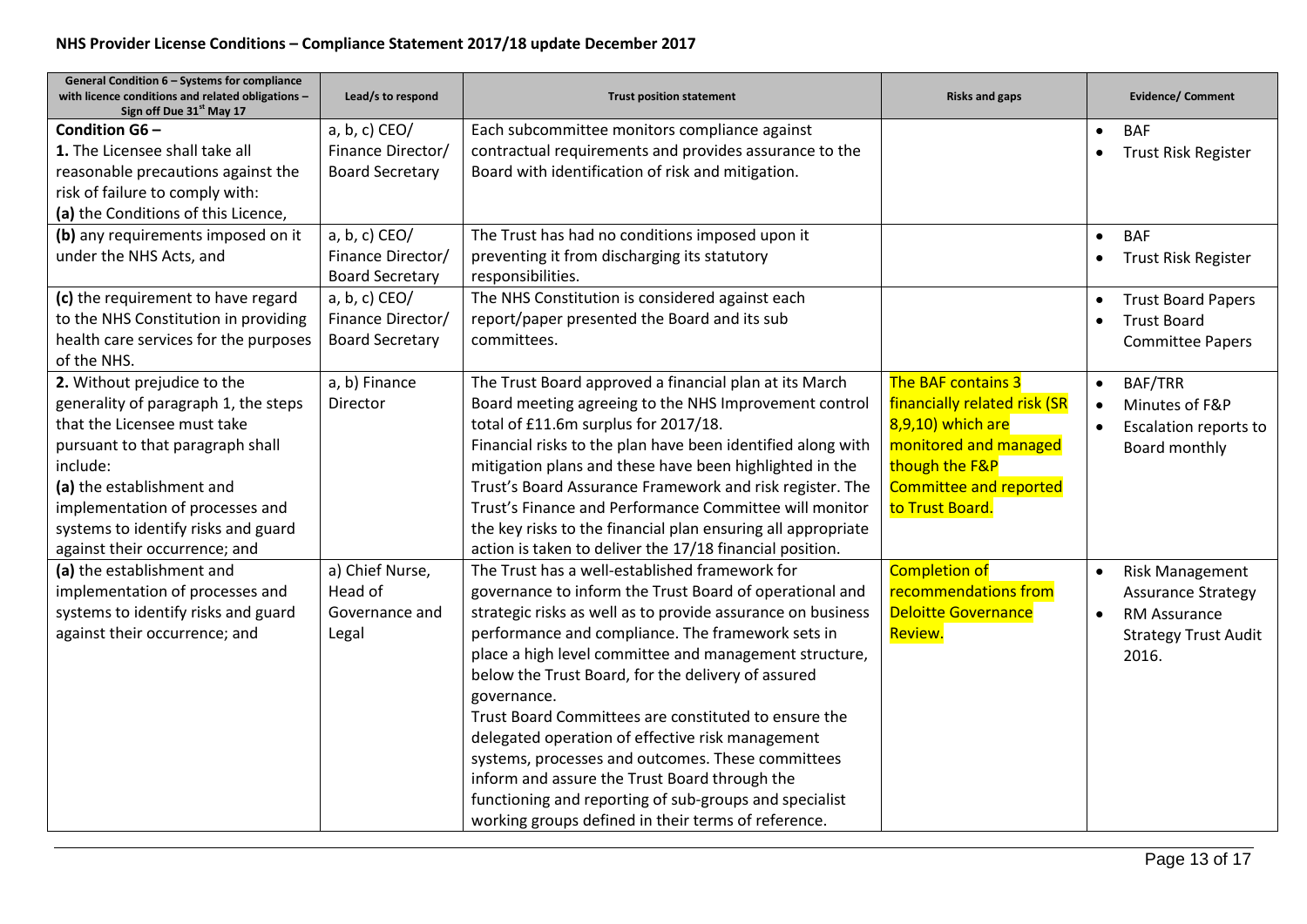| (b) regular review of whether those<br>processes and systems have been<br>implemented and of their<br>effectiveness.                                                                                                                                                                                                                                                                                                                                                       | a, b) Finance<br>Director                           | An Internal Audit report on Divisional Governance<br>concluded that the governance arrangements from<br>Directorate to Trust Board level have been well designed<br>and, from the evidence gathered, are working in an<br>effective manner and assurances are received throughout<br>the whole structure.<br>During 2016-2017 the Trust also underwent an<br>independent review of governance by Deloitte. As part of<br>the review the Trust Board and its Committees were<br>observed, and Directors and senior staff were<br>interviewed. The report was largely positive, but<br>identified recommendations for improvement that have<br>now been included in an action plan, this is currently<br>being implemented. | <b>Completion of</b><br>recommendations from<br><b>Deloitte Governance</b><br>Review.              | <b>Internal Audit</b><br>$\bullet$<br>Reports on<br>Governance, BAF<br>etc.<br>Completion of<br>$\bullet$<br>internal audit<br>recommendations<br>Report to Board June<br>2017 on progress<br>against Deloitte<br>Governance review<br>actions. |
|----------------------------------------------------------------------------------------------------------------------------------------------------------------------------------------------------------------------------------------------------------------------------------------------------------------------------------------------------------------------------------------------------------------------------------------------------------------------------|-----------------------------------------------------|---------------------------------------------------------------------------------------------------------------------------------------------------------------------------------------------------------------------------------------------------------------------------------------------------------------------------------------------------------------------------------------------------------------------------------------------------------------------------------------------------------------------------------------------------------------------------------------------------------------------------------------------------------------------------------------------------------------------------|----------------------------------------------------------------------------------------------------|-------------------------------------------------------------------------------------------------------------------------------------------------------------------------------------------------------------------------------------------------|
| 3. Not later than two months from<br>the end of each Financial Year, the<br>Licensee shall prepare and submit to<br>Monitor a certificate to the effect<br>that, following a review for the<br>purpose of paragraph 2(b) the<br>Directors of the Licensee are or are<br>not satisfied, as the case may be<br>that, in the Financial Year most<br>recently ended, the Licensee took all<br>such precautions as were necessary<br>in order to comply with this<br>Condition. | Board Secretary,<br>CEO,<br><b>Finance Director</b> | A report was presented to the Trust Board in May 2017<br>demonstrating how the Trust has taken all precautions<br>necessary to comply with the license, NHS Acts and NHS<br>Constitution along with required governance<br>arrangements. A full compliance document followed in<br>June 2017.<br>The Trust Board is satisfied it can declare full compliance.                                                                                                                                                                                                                                                                                                                                                             | An update on the interim<br>License position will be<br>presented to the Board in<br>January 2018. | Agenda for Board<br>$\bullet$<br>meeting for<br>approval.                                                                                                                                                                                       |
| 4. The Licensee shall publish each<br>certificate submitted for the<br>purpose of this Condition within one<br>month of its submission to Monitor<br>in such manner as is likely to bring it<br>to the attention of such persons<br>who reasonably can be expected to<br>have an interest in it.                                                                                                                                                                           | Board Secretary,<br>Communications<br>manager       | The Trust completed the first self-certification sign off.<br>Self-certification template was published on RWT<br>internet site 30 June 2017 post Board approval and can<br>be found here:<br>http://www.royalwolverhampton.nhs.uk/about-<br>us/declarations/nhs-improvement-self-certification/                                                                                                                                                                                                                                                                                                                                                                                                                          |                                                                                                    |                                                                                                                                                                                                                                                 |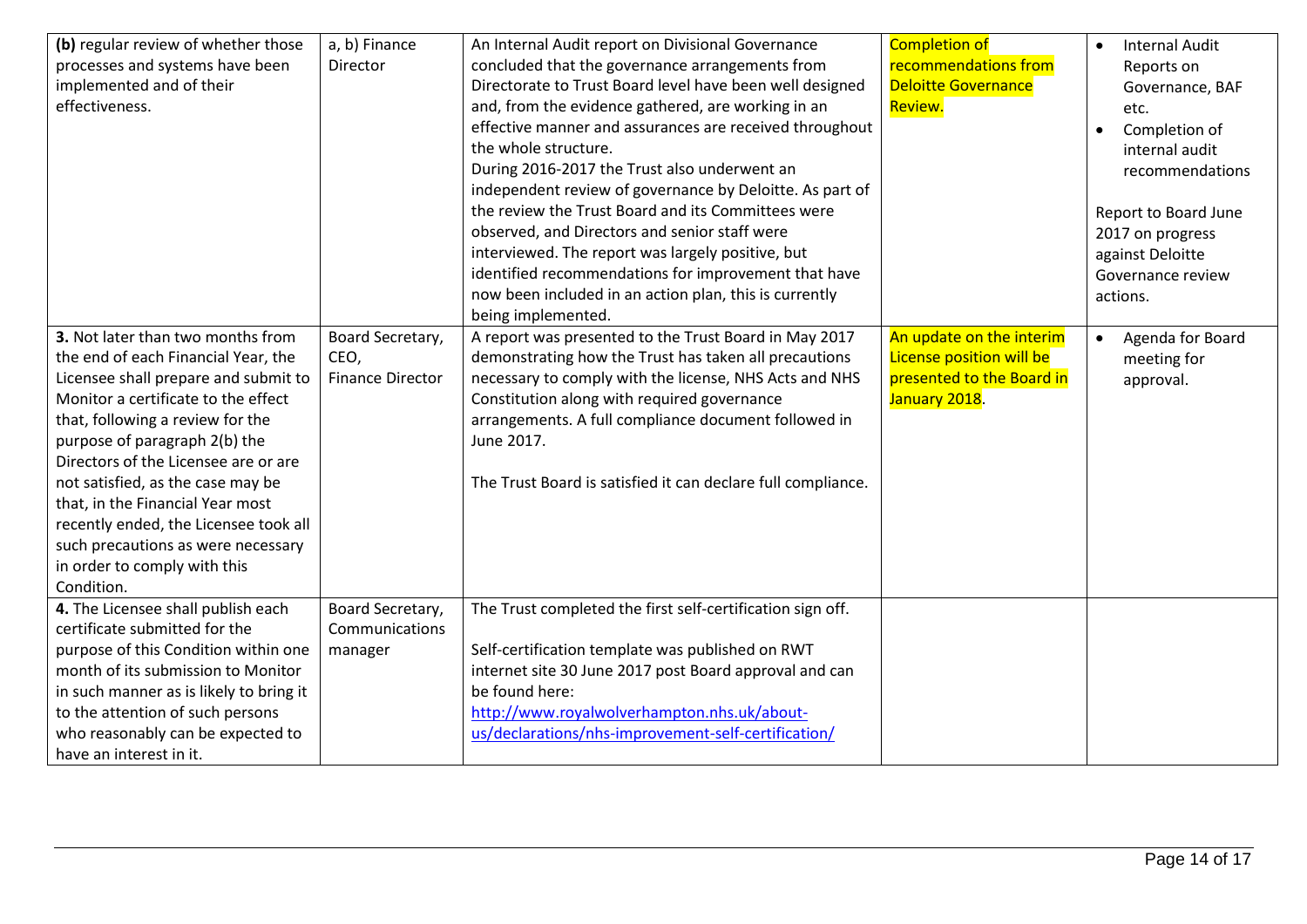| Condition FT4 - NHS foundation trust governance<br>arrangements - Sign off due 30 <sup>th</sup> June 17                                                                                                                                                       | Lead/s to respond                                                     | <b>Trust position statement</b>                                                                                                                                                                                                                                                                                                                                                                                                                 | <b>Risks and gaps</b>                                                                                                                                                                                                                     | <b>Evidence/ Comment</b>                                                                                              |
|---------------------------------------------------------------------------------------------------------------------------------------------------------------------------------------------------------------------------------------------------------------|-----------------------------------------------------------------------|-------------------------------------------------------------------------------------------------------------------------------------------------------------------------------------------------------------------------------------------------------------------------------------------------------------------------------------------------------------------------------------------------------------------------------------------------|-------------------------------------------------------------------------------------------------------------------------------------------------------------------------------------------------------------------------------------------|-----------------------------------------------------------------------------------------------------------------------|
| <b>Condition FT4 -</b><br>1. This condition shall apply if the<br>Licensee is an NHS foundation trust,<br>without prejudice to the generality<br>of the other conditions in this<br>Licence.                                                                  | <b>Board Secretary</b>                                                | The Trust Board received assurance at the June 2017<br>Trust Board meeting that it complies with the governance<br>arrangements. This was published on the Trust webpage<br>and can be found here:<br>http://www.royalwolverhampton.nhs.uk/about-<br>us/declarations/nhs-improvement-self-certification/                                                                                                                                        |                                                                                                                                                                                                                                           |                                                                                                                       |
| 2. The Licensee shall apply those<br>principles, systems and standards of<br>good corporate governance which<br>reasonably would be regarded as<br>appropriate for a supplier of health<br>care services to the NHS.                                          | Chief Nurse,<br><b>Board Secretary</b>                                | Corporate governance elements have previously been<br>shared between the Governance and Legal Service<br>department and the Trust Secretary with some areas<br>supplied by the CFO.<br>Following restructure and development of a Head of<br>Corporate Affairs role (now Company Secretary) the<br>corporate governance arrangements will be the<br>responsibility of this new post holder and advised<br>through the Board via the Deputy CEO. | <b>The Company Secretary</b><br>role is being appointed to<br>in January 2018 - see also<br><b>Completion of</b><br>recommendations from<br><b>Deloitte Governance</b><br>Review.                                                         | Conflict of Interest<br>$\bullet$<br>Policy<br><b>SFI</b><br>$\bullet$<br>Standards of<br>Conduct in a Public<br>Body |
| 3. Without prejudice to the<br>generality of paragraph 2 and to the<br>generality of General Condition 5,<br>the Licensee shall:<br>(a) have regard to such guidance on<br>good corporate governance as may<br>be issued by Monitor from time to<br>time; and | Chief Nurse,<br><b>Board Secretary</b>                                | As section 2 above.                                                                                                                                                                                                                                                                                                                                                                                                                             | As Section 2 above plus;<br><b>Recently published</b><br>guidance from NHSI on<br><b>Developmental Reviews of</b><br>leadership and governance<br>(June 2017) not yet<br>formally considered.<br>This is not deemed a<br>significant risk | <b>Structured review</b><br>against the Well Led<br>Framework to be<br>undertaken<br>commencing<br>January 2018       |
| (b) comply with the following<br>paragraphs of this Condition.                                                                                                                                                                                                | Chief Nurse,<br><b>Board Secretary</b>                                |                                                                                                                                                                                                                                                                                                                                                                                                                                                 |                                                                                                                                                                                                                                           |                                                                                                                       |
| 4. The Licensee shall establish and<br>implement:<br>(a) effective board and committee<br>structures;                                                                                                                                                         | <b>Board Secretary</b>                                                | Following an external governance review in 2013 (PWC) a<br>review of the Board structures and reporting lines was<br>undertaken and the Board committee structure<br>developed. This was also reviewed in the latest Deloitte<br>review. Terms of reference for all committees reviewed<br>annually to ensure alignment with Strategic objectives<br>and relevant responsibilities.                                                             | <b>Completion of</b><br>recommendations from<br><b>Deloitte Governance</b><br>Review.                                                                                                                                                     | <b>Terms of Reference</b><br>Subcommittee<br>$\bullet$<br>reports to Board                                            |
| (b) clear responsibilities for its<br>Board, for committees reporting to<br>the Board and for staff reporting to<br>the Board and those committees;                                                                                                           | b) Chief Nurse,<br>Head of<br>Governance and<br><b>Legal Services</b> | The Risk Management Assurance Strategy describes the<br>Committee structure and risk management reporting<br>arrangements.                                                                                                                                                                                                                                                                                                                      |                                                                                                                                                                                                                                           | Terms of Reference<br>Subcommittee<br>reports to Board                                                                |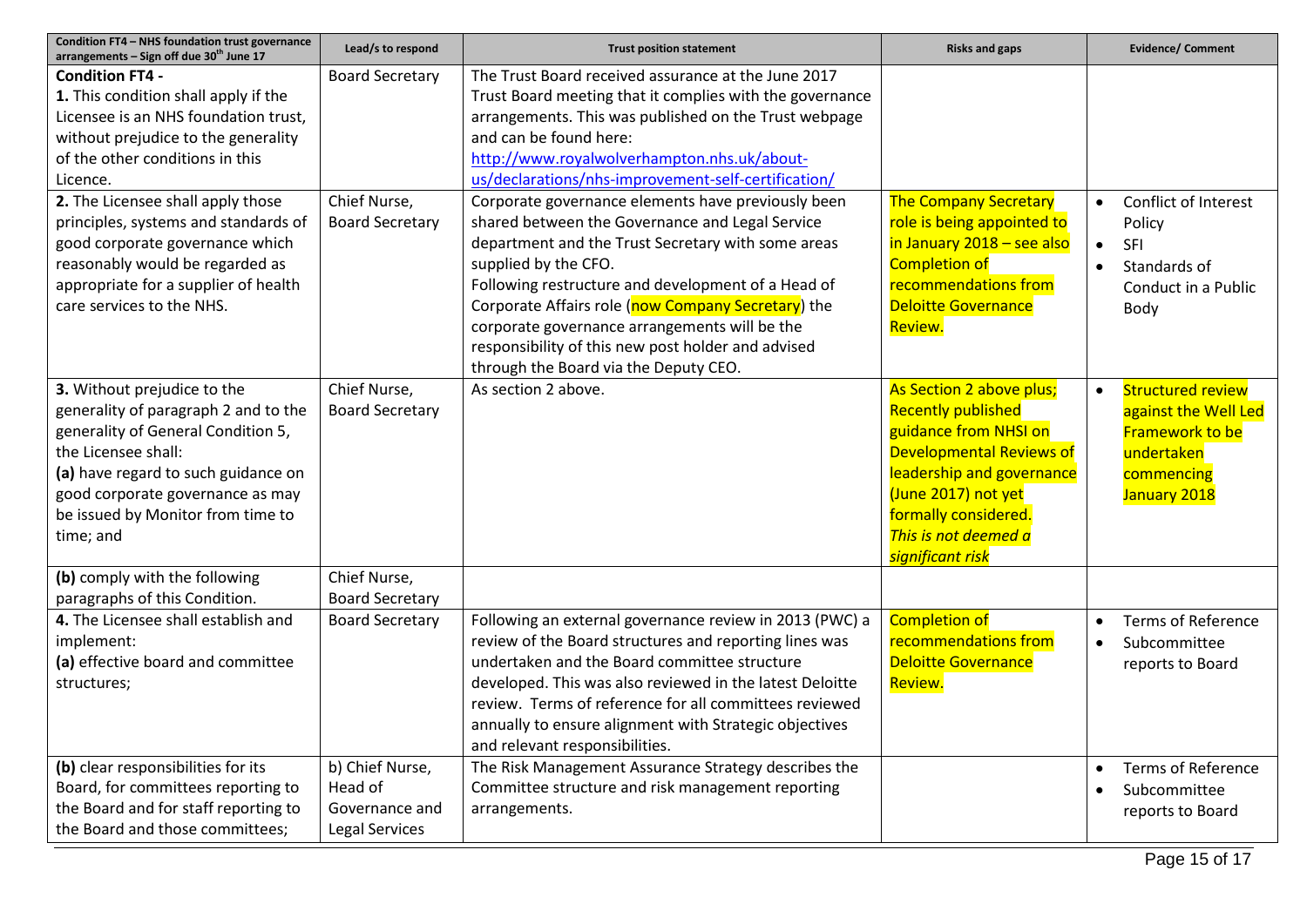| (c) clear reporting lines and         | c) Director of         | The Trust Board has strengthened its arrangements for      | <b>Completion of</b>             | <b>Terms of Reference</b><br>$\bullet$ |
|---------------------------------------|------------------------|------------------------------------------------------------|----------------------------------|----------------------------------------|
| accountabilities throughout its       | Strategic planning     | reporting and accountability across the organisation and   | recommendations from             | Subcommittee<br>$\bullet$              |
| organisation.                         | and Performance,       | introduced a new Divisional Performance Review Process.    | <b>Deloitte Governance</b>       | reports to Board                       |
|                                       | Deputy Director        | This uses current data and a balanced scorecard            | Review.                          | Evidence in G6(2)<br>$\bullet$         |
|                                       | of Strategic           | approach to enable clear visibility of performance across  |                                  |                                        |
|                                       | Planning and           | a range of themes from operational performance through     |                                  |                                        |
|                                       | Performance            | to the strategic objectives.                               |                                  |                                        |
| 5. The Licensee shall establish and   | a) Director of         | The following Board Committees oversee the key areas of    |                                  | Minutes and Board<br>$\bullet$         |
| effectively implement systems         | Finance,               | performance:                                               |                                  | reports                                |
| and/or processes:                     | <b>Chief Operating</b> | F&P - Financial performance including CIP, Operational     |                                  | <b>IQPR</b><br>$\bullet$               |
| (a) to ensure compliance with the     | Officer                | performance, related risks                                 |                                  | <b>Escalation reports</b>              |
| Licensee's duty to operate            |                        | WODC - Workforce indicators, staff health & well-being,    |                                  | from Board                             |
| efficiently, economically and         |                        | related risks                                              |                                  | committees                             |
| effectively;                          |                        | QGAC - Quality and Safety, BAF/TRR overview                |                                  |                                        |
|                                       |                        | Audit - BAF/TRR detail/audit/assurance, effectiveness of   |                                  |                                        |
|                                       |                        | systems                                                    |                                  |                                        |
|                                       |                        | FRB - Efficiency overview/delivery of CIP                  |                                  |                                        |
|                                       |                        | TMC - CEO senior management meeting                        |                                  |                                        |
| (b) for timely and effective scrutiny | b) Board               | The Trust Board receives a comprehensive suite of          | <b>Evaluation of Boardpad to</b> | <b>Minutes and Board</b><br>$\bullet$  |
| and oversight by the Board of the     | Secretary              | information in a timely fashion that enables it to oversee | commence as part of Self-        | reports                                |
| Licensee's operations;                |                        | and scrutinise operations. Assurance reports are received  | assessment against Well-         | <b>Escalation reports</b><br>$\bullet$ |
|                                       |                        | from all sub committees alongside a monthly Quality,       | led Framework January            | from Board                             |
|                                       |                        | Finance and Performance report.                            | 2018.                            | committees                             |
|                                       |                        | The Trust Board and Board Committee moved on to using      |                                  |                                        |
|                                       |                        | the Boardpad product to access Board and Board             |                                  |                                        |
|                                       |                        | Committee papers.                                          |                                  |                                        |